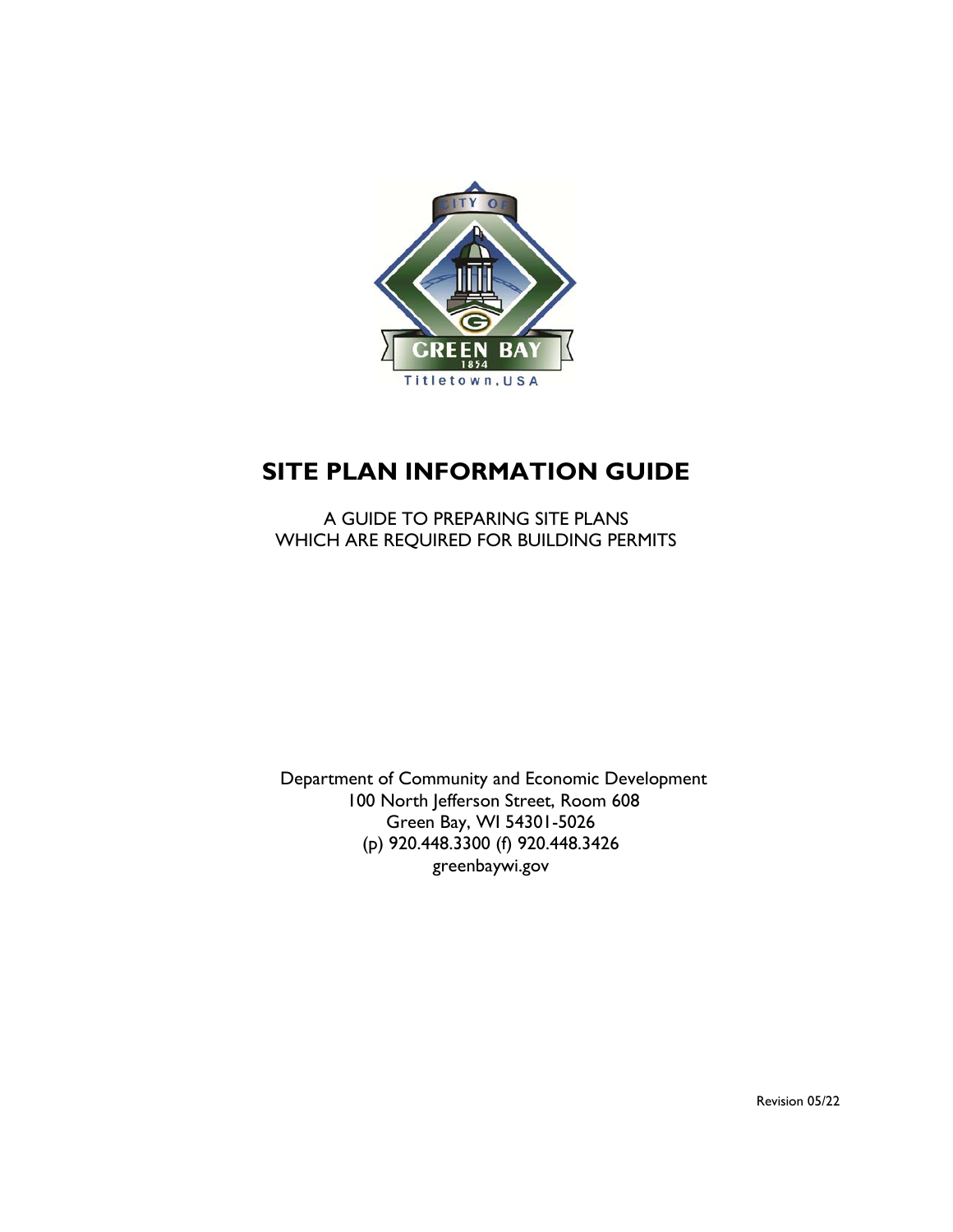# **TABLE OF CONTENTS**

|                      | Page                    |
|----------------------|-------------------------|
| <b>INTRODUCTION.</b> |                         |
|                      |                         |
|                      |                         |
|                      | 2                       |
|                      | $\overline{\mathbf{2}}$ |
|                      | 3                       |
|                      | $\overline{\mathbf{3}}$ |
|                      | 3                       |
|                      | 4                       |
|                      | 4                       |
|                      | 6                       |
|                      | 7                       |
|                      | 9                       |
|                      | 9                       |
|                      | П                       |
|                      | $\overline{14}$         |
|                      | 18                      |
|                      | 18                      |
|                      | 20                      |
|                      | 29                      |
|                      | 30                      |
|                      | 32                      |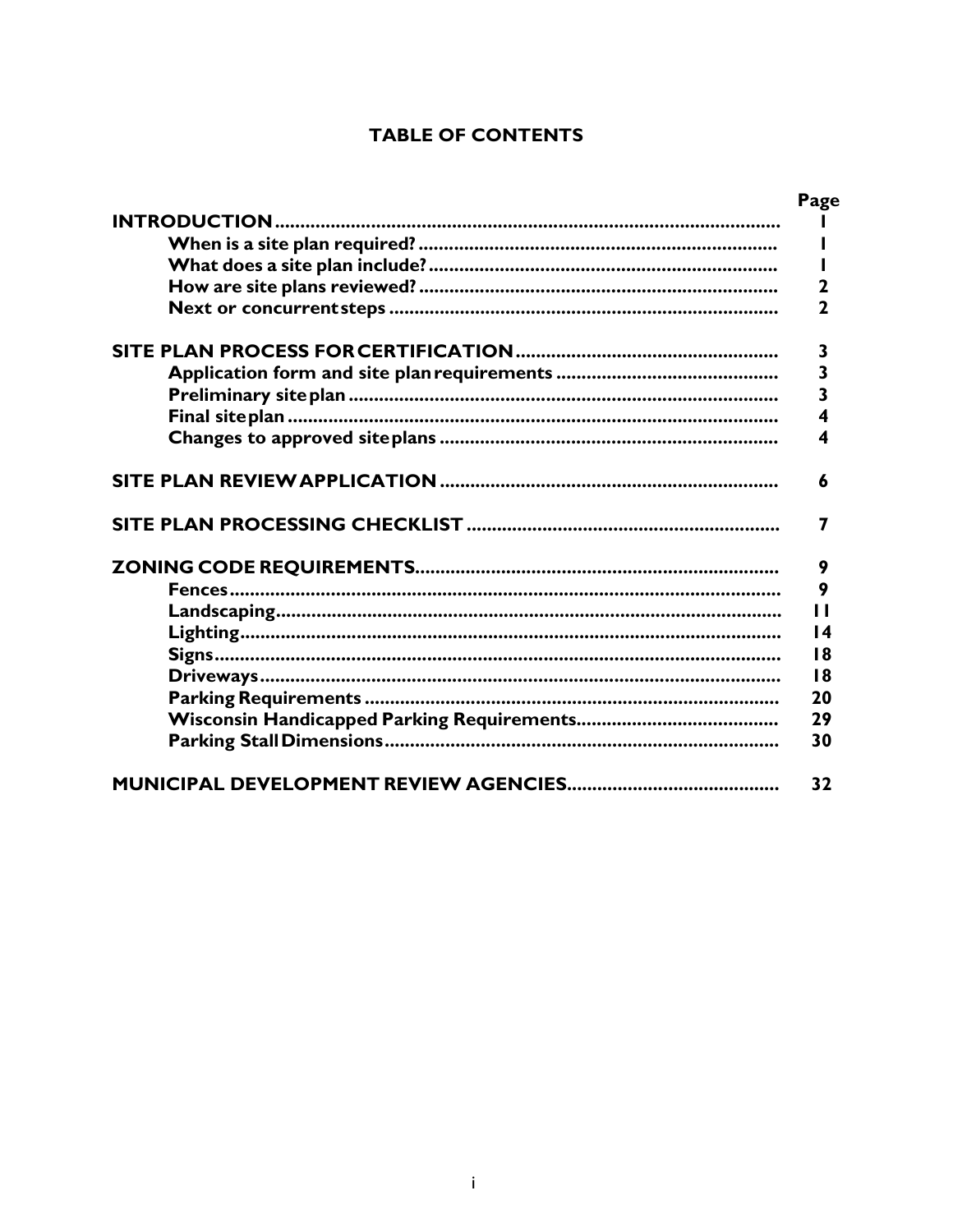## **INTRODUCTION**

# <span id="page-2-0"></span>**WHEN IS A SITE PLAN REQUIRED?**

A site plan is required for every commercial, industrial, institutional, and multi-family (three or more unit) residential structure in the City prior to the issuance of a building permit. A site plan is also required for every change of use in an existing building. Site plans are required for parking lot additions or repaving. Further, all items on the approved site plan must be followed and completed before the Certificate of Occupancy to move into the building can be issued (Article XIX – Site Plan Review and 15.16(4)).

**13-1802. Applicability.** Site plan review shall apply to all new construction, remodeling, expansion, or change of uses, with the following exceptions:

- (a) The use is established in an existing building that has received site plan approval, and the establishment of the use does not alter the approved site plan for the property.
- (b) Proposed modifications are strictly related to the interior of the building.
- (c) Modifications, additions, or enlargements to a building which do not increase the gross floor by more than 500 square feet or 10 percent, whichever is less, and which do not require a variance from the provisions of this ordinance.
- (d) (Rep. & Rec. GO 42-10) Existing parking areas that are patched and/or resurfaced are not required to file a site plan. Existing parking areas up to 500 square feet may be rehabilitated or reconstructed in a one-year period without a site plan.
- (e) Grading or site preparation that results in minor modifications to the existing site, as approved by the City Engineer.
- (f) Construction, alteration of expansion of a public right-of-way, or any partthereof.

*The Community Development Review Team (CDRT) meets as needed and conducts administrative review of all preliminary site plans. The CDRT is made up of representatives of Inspection, Planning, Plumbing, Public Works, Police, Fire, Water, and Economic Development Departments.*

## <span id="page-2-1"></span>**WHAT DOES A SITE PLAN INCLUDE?**

The site plan illustrates the proposed structure and its use; the surrounding property including property lines, street rights-of-way, servicing utilities, parking lot, driveway, drainage, setbacks, and parking area; and other physical outside features of the property pertinent to its use, drawn to a suitable engineering scale. In some cases the site plan also serves as a land use permit, such as for development in floodplains, to meet Wisconsin Department of Natural Resources requirements.

*Erosion control plans are also required for building permits and for other soil disturbances, per Chapter 16 –Environment, Article II-Construction Site Erosion Control, and are to be submitted to the Inspection Division for review by the Department of Public Works.*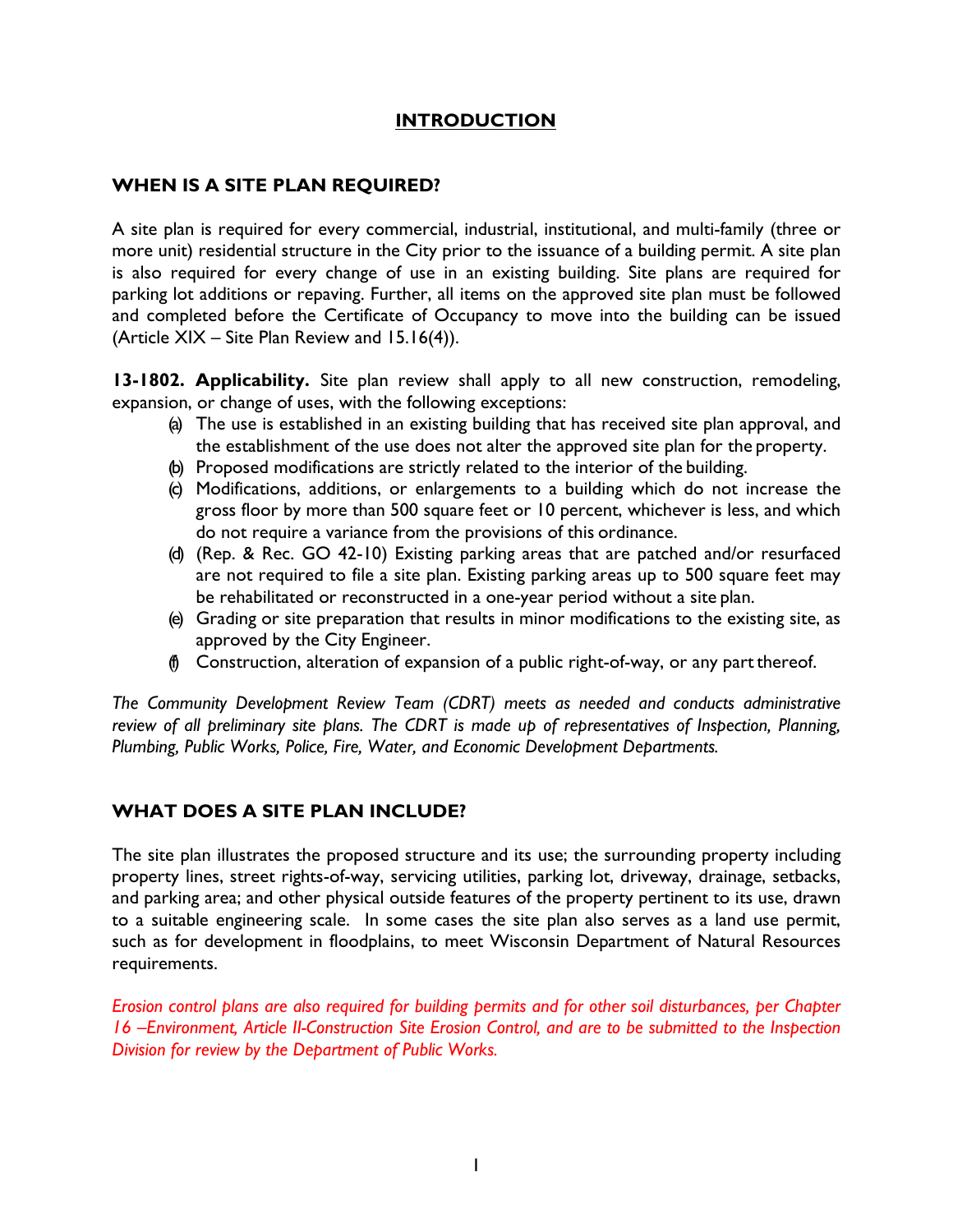# <span id="page-3-0"></span>**HOW ARE SITE PLANS REVIEWED?**

Site plans are reviewed by City staff for compliance and consistency with:

- $\checkmark$  City Zoning Ordinance
- $\checkmark$  City Building Code
- $\checkmark$  Applicable regulations of a related Conditional Use Permit (CUP), Planned Unit Development (PUD), Variance, or other City approval
- $\checkmark$  City Official Map
- City Smart Growth 2022-Comprehensive Plan
- $\checkmark$  City Stormwater Management requirements
- $\checkmark$  All other applicable City requirements

# **NEXT OR CONCURRENT STEPS (to the Site Plan Review)**

These plans can be submitted and reviewed after the site plan is approved, or they can be submitted at the time the site plan is submitted to shorten the overall review time. The risk with concurrent submittal is if the site plan requires a change that would affect the submitted plans.

*Building plan review* – SBD 118 and plan review can be done by the City *HVAC plan review* – SBD 118 and plan review can be done by the City *Plumbing plan review* - SBD 6154 and plan review must be done by the City

- Plans are required only if six (6) or more fixtures\*
- Over one (1) acre
- Reviews are required to be submitted to the City of Green Bay

\*Fixture count includes interior plumbing fixtures and exterior utility work (i.e. sanitary, storm sewer work, water connections, water heaters, floor drains, storm inlets, roof drains, multi-purpose piping fire sprinklers, and hose bibbs).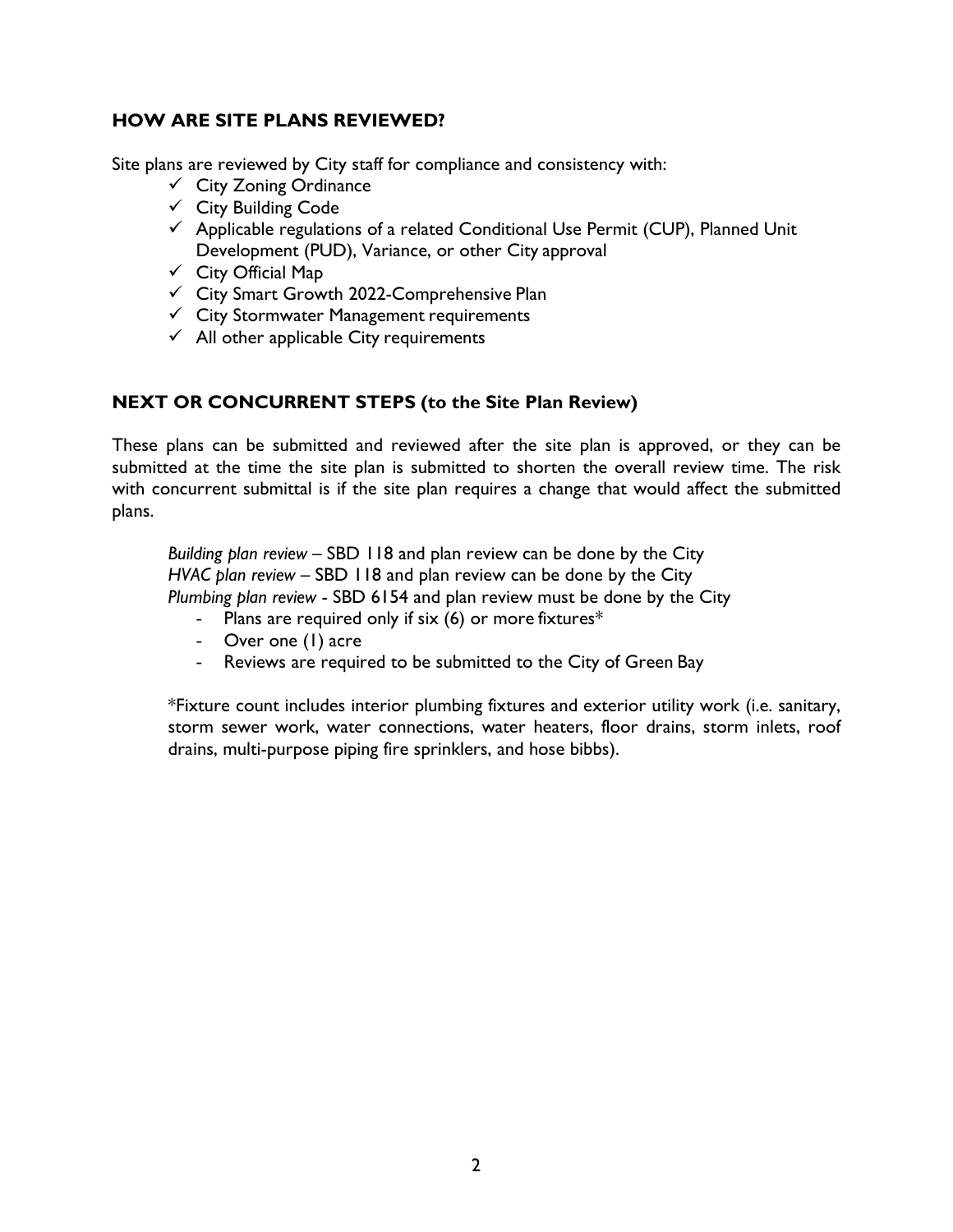# **SITE PLAN PROCESS FOR CERTIFICATION**

# <span id="page-4-1"></span><span id="page-4-0"></span>**APPLICATION FORM AND SITE PLAN REQUIREMENTS**

- Completed site plan application and fee check made payable to City of Green Bay.
	- o Processing fee of fifty dollars (\$50.00) plus five dollars (\$5.00) per each 1,000 square feet of lot area of construction over the first 1,000 square feet.
- Title sheet: Title sheet to include brief description of project, address, developer, architect, site plan layout, and streets.
- Plan submittal: Submit three (3) hard copies (at least 11x17 to scale when printed as such or 24x36 to scale) and one (1) PDF copy of the site plan. Submit PDF copy to  $siteplangb@greenbaywi.gov$  with the project address and parcel ID in the subject line.
	- o **DRAWINGS MUST BE DRAWN TO AN "ENGINEER'S SCALE"**
	- $\circ$  An "Engineer's Scale" is I" = 20', I" = 50', etc., not an "Architect's Scale" (I" = 1/8', etc.).
	- o This is so all drawings are consistent with the City base maps from which information must be transferred.
- Site stats: Site coverage, green/landscaped coverage, impervious vs. pervious coverage.
- Occupancy type and construction class per IBC.
- Grading and drainage plan.
- Show existing and proposed utilities.
- *Erosion Control Plan per Chapter 16 –Environment, Article II-Construction Site Erosion Control.*Storm water management plan if applicable.
- Landscape and lighting plan.
- Building elevations and construction details.
- Parking plan: Parking plan with driveway widths, curb cut locations, ADA stall dimensions and regular stall dimensions, and number of stalls with parking space calculations.
- Water and sewer demands (DFU / WFU)

# <span id="page-4-2"></span>**PRELIMINARY SITE PLAN**

1. Submit three (3) hard copies (at least 11x17 to scale when printed or 24x36 to scale) and one (1) PDF copy of the site plan, along with payment, to the Inspection Division of the Department of Community and Economic Development, in Room 610. Submit PDF copy to [siteplangb@greenbaywi.gov](mailto:siteplangb@greenbaywi.gov) with the project address and parcel ID in the subject line. Plans should include the owner's name, email, property description, property lines, street rights-of-way, existing and proposed buildings, driveways, sidewalks, and a general estimate of square footage to be used as a retail, office space, and number of dwelling units by bedrooms sizes, etc. Incomplete plans will be returned. The *Erosion Control Plan* needs to be included in the plan, if applicable.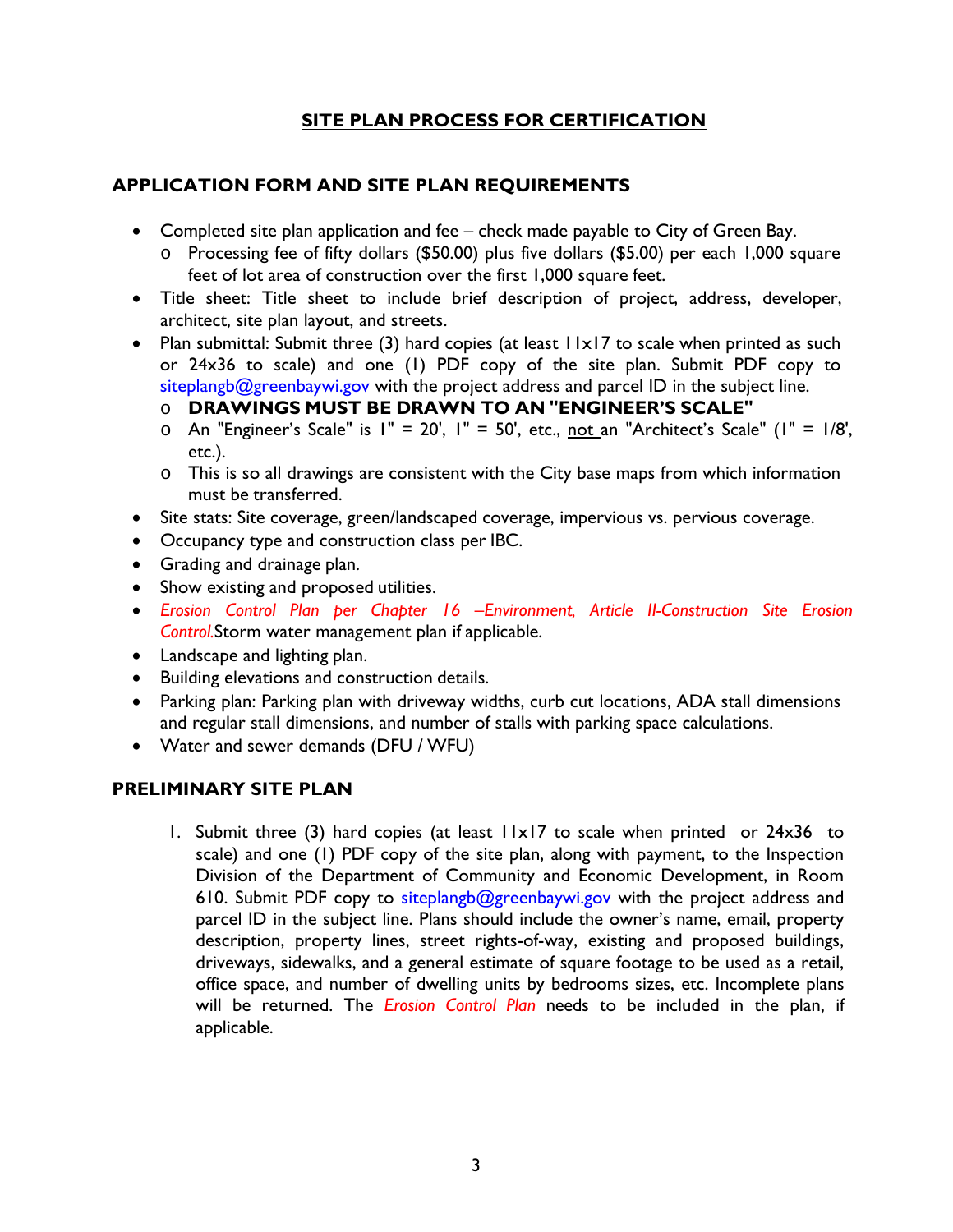- 2. The site plan is registered with the name, telephone number, email, and address of the contact person submitting the plans.
- 3. Information check. If the use is not permitted, or there is some other disqualification or special approval required, the contact person noted in step 2 above will be notified why the plan cannot be processed.
- 4. A processing checklist is attached to acceptable plans and routed through City departments for review, returning to the Inspection Division within 7 to 15 working days. Copies are also furnished to the Police, Fire, Water, Planning, Plumbing, Inspection, and Engineering Departments for information regarding the project and their possible comments.
- 5. Inspection Division notifies the contact person to advise them that the plan may be picked up or we will mail the copy of the preliminary site plan back to the contact person. A copy of the checklist is included with the comments/corrections on the plan to meet requirements. These must be added or changed on the original plan. If there are substantial issues with the preliminary site plan, then the City may require the plan to be resubmitted as a preliminary before moving to final review.

# <span id="page-5-0"></span>**FINAL SITE PLAN**

- 1. Submit three (3) hard copies (at least 11x17 to scale when printed or 24x36 to scale) and one (1) PDF (emailed to siteplangb@greenbaywi.gov) of the corrected site plan to the Inspection Division in Room 610. Incomplete plans will be returned.
- 2. The site plan is registered with the name, telephone number, and address of the contact person submitting the plans.
- 3. Information check. Discrepancies are brought to the attention of the contact person noted in step 2 above and the plan may need to be returned for additional changes.
- 4. Acceptable site plan copies are stamped for certification and distributed for approval.
- 5. Plans are then approved and signed by each of the approving departments and returned to the Inspection Division. Discrepancies, if any, are brought to the attention of the contact person in step 2 above.
- 6. The approved City copies are distributed to the certifying City departments for their records.
- 7. The final approved site plan copy is distributed to the contact person who will be contacted for pick up to save time; otherwise, they will be mailed if not picked up at the end of that day.

## <span id="page-5-1"></span>**CHANGES TO APPROVED SITE PLANS**

1. An approved site plan may not be changed, modified, or altered in any manner without the approval of the City. If the Zoning Administrator determines that such changes are minor in nature, a revised site plan may not be required. In all other cases, a revised site plan shall be re-submitted for consideration.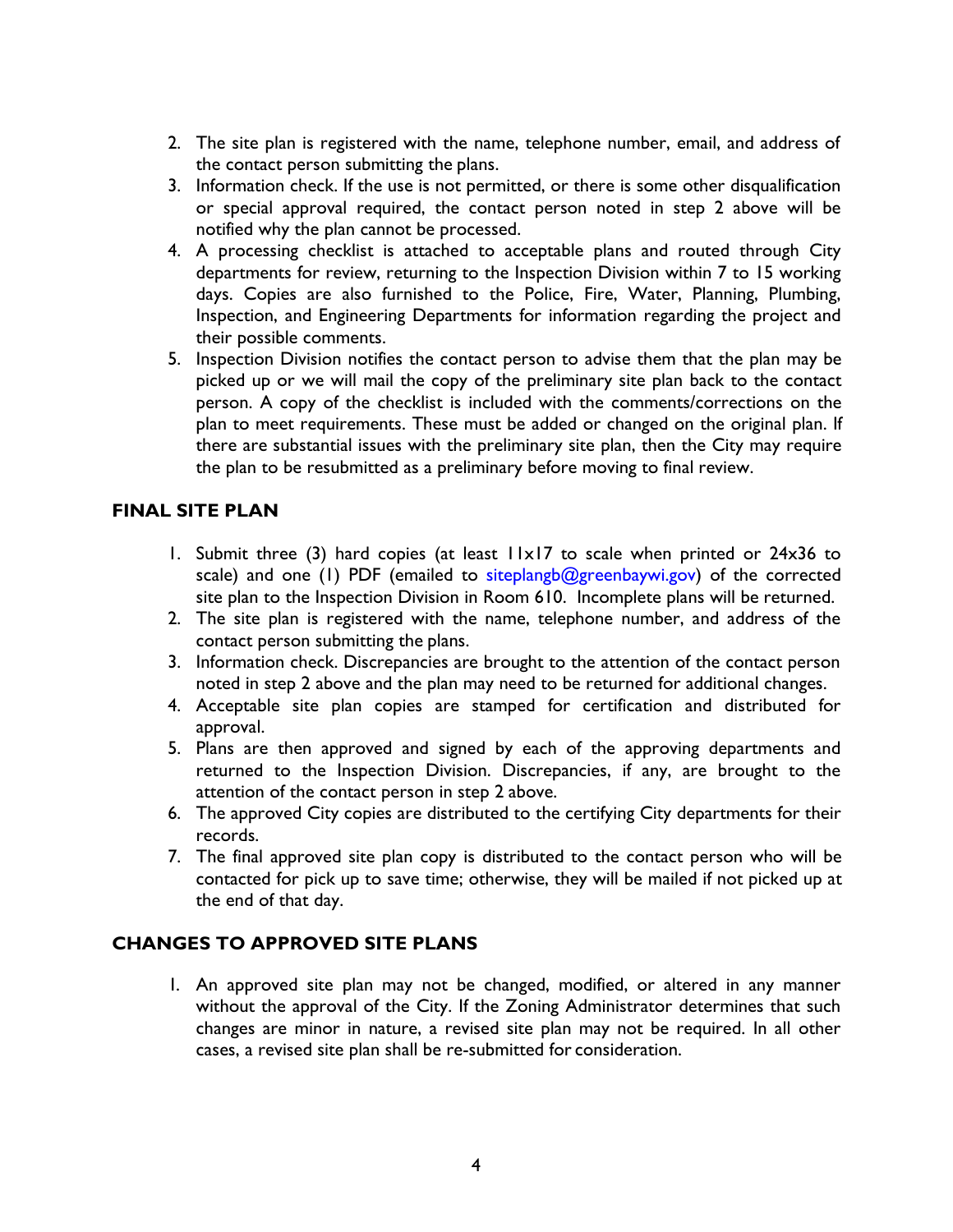- 2. Expiration of approved site plan. Unless a written extension request is submitted to and approved by the Zoning Administrator, an approved site plan shall expire upon either of the following conditions:
	- (a) A new site plan for the property is submitted to and approved by the Zoning Administrator.
	- (b) A building permit has not been issued within two (2) years from the date of site plan approval.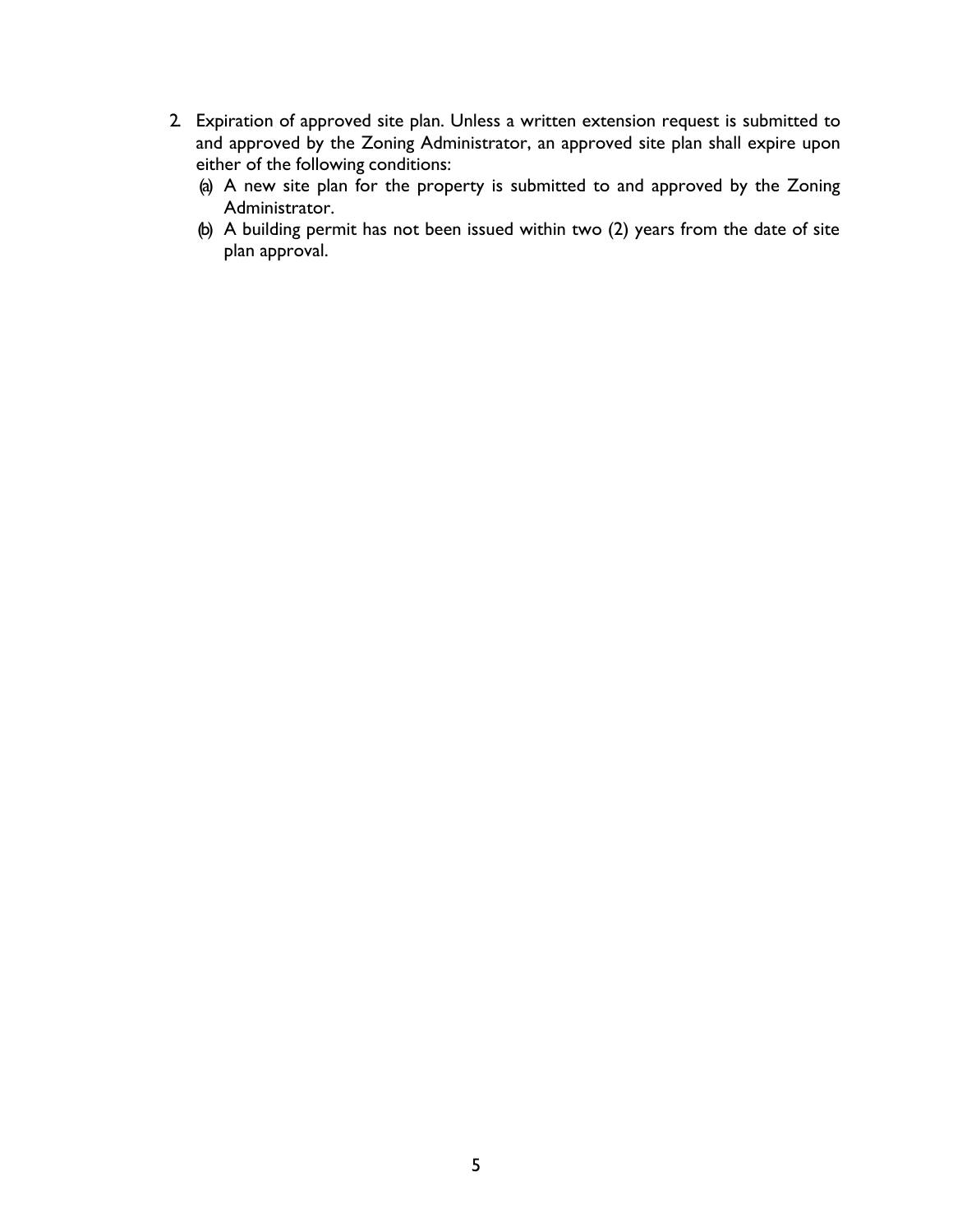

# <span id="page-7-0"></span>**SITE PLAN REVIEW APPLICATION**

**Department of Community and Economic Development 100 N. Jefferson Street, Rm 608 Green Bay, WI 54301-5026 (920) 448-3300 - phone (920) 448-3426 - fax [siteplangb@greenbaywi.gov](mailto:siteplangb@greenbaywi.gov)**

|                            | Business Name: <u>Quality Commission Commission Commission Commission Commission Commission Commission Commission</u>                                                                                                                                                                                                                                                                                                              |                                   |  |
|----------------------------|------------------------------------------------------------------------------------------------------------------------------------------------------------------------------------------------------------------------------------------------------------------------------------------------------------------------------------------------------------------------------------------------------------------------------------|-----------------------------------|--|
|                            |                                                                                                                                                                                                                                                                                                                                                                                                                                    |                                   |  |
|                            | REVIEW FEE EQUALS \$50 PLUS \$5 PER 1,000 SQ FT OF DEVELOPED AREA OVER 1,000 SQ FT                                                                                                                                                                                                                                                                                                                                                 |                                   |  |
|                            |                                                                                                                                                                                                                                                                                                                                                                                                                                    |                                   |  |
|                            | For Uses: See Municipal Code Chapter 44, Article III for definitions:                                                                                                                                                                                                                                                                                                                                                              |                                   |  |
|                            |                                                                                                                                                                                                                                                                                                                                                                                                                                    |                                   |  |
|                            |                                                                                                                                                                                                                                                                                                                                                                                                                                    |                                   |  |
|                            | Occupancy Types: A-1, A-2, A-3, A-4, A-5; B; F-1, F-2; H-1, H-2, H-3, H-4, H-5; I-1, I-2, I-3, I-4; M; R-1, R-2, R-3, R-4; S-1, S-2; U                                                                                                                                                                                                                                                                                             |                                   |  |
| Current Occupancy:         |                                                                                                                                                                                                                                                                                                                                                                                                                                    | Future Occupancy: ______________  |  |
|                            | <u> 1989 - Johann Stein, markin fan it ferstjer fan de ferstjer fan it ferstjer fan de ferstjer fan de ferstjer</u>                                                                                                                                                                                                                                                                                                                |                                   |  |
| <b>CONTACT INFORMATION</b> |                                                                                                                                                                                                                                                                                                                                                                                                                                    |                                   |  |
|                            |                                                                                                                                                                                                                                                                                                                                                                                                                                    |                                   |  |
|                            | Address: No. 2008. The Contract of the Contract of the Contract of the Contract of the Contract of the Contract of the Contract of the Contract of the Contract of the Contract of the Contract of the Contract of the Contrac                                                                                                                                                                                                     |                                   |  |
|                            |                                                                                                                                                                                                                                                                                                                                                                                                                                    |                                   |  |
|                            |                                                                                                                                                                                                                                                                                                                                                                                                                                    |                                   |  |
|                            |                                                                                                                                                                                                                                                                                                                                                                                                                                    |                                   |  |
|                            |                                                                                                                                                                                                                                                                                                                                                                                                                                    |                                   |  |
|                            | <b>REOUIRED SUBMITTAL ITEMS CHECKLIST</b><br>$\Box$ 3 hard copies of site plans (required size 11x17 to scale when printed or 24x36 to scale) and 1 PDF copy of the submittal.<br>Submit PDF to siteplangb@greenbaywi.gov<br>Include name and address on site plan<br>$\Box$ Project description submitted as a narrative paragraph.<br>$\Box$ Compliance with site plan requirements; Municipal Code Chapter 44, Section 44-1889. |                                   |  |
| For Office Use Only:       |                                                                                                                                                                                                                                                                                                                                                                                                                                    |                                   |  |
| Project $\#$               | Site Plan #                                                                                                                                                                                                                                                                                                                                                                                                                        | Receipt #____________             |  |
|                            |                                                                                                                                                                                                                                                                                                                                                                                                                                    | White - Office Yellow - Applicant |  |
|                            |                                                                                                                                                                                                                                                                                                                                                                                                                                    |                                   |  |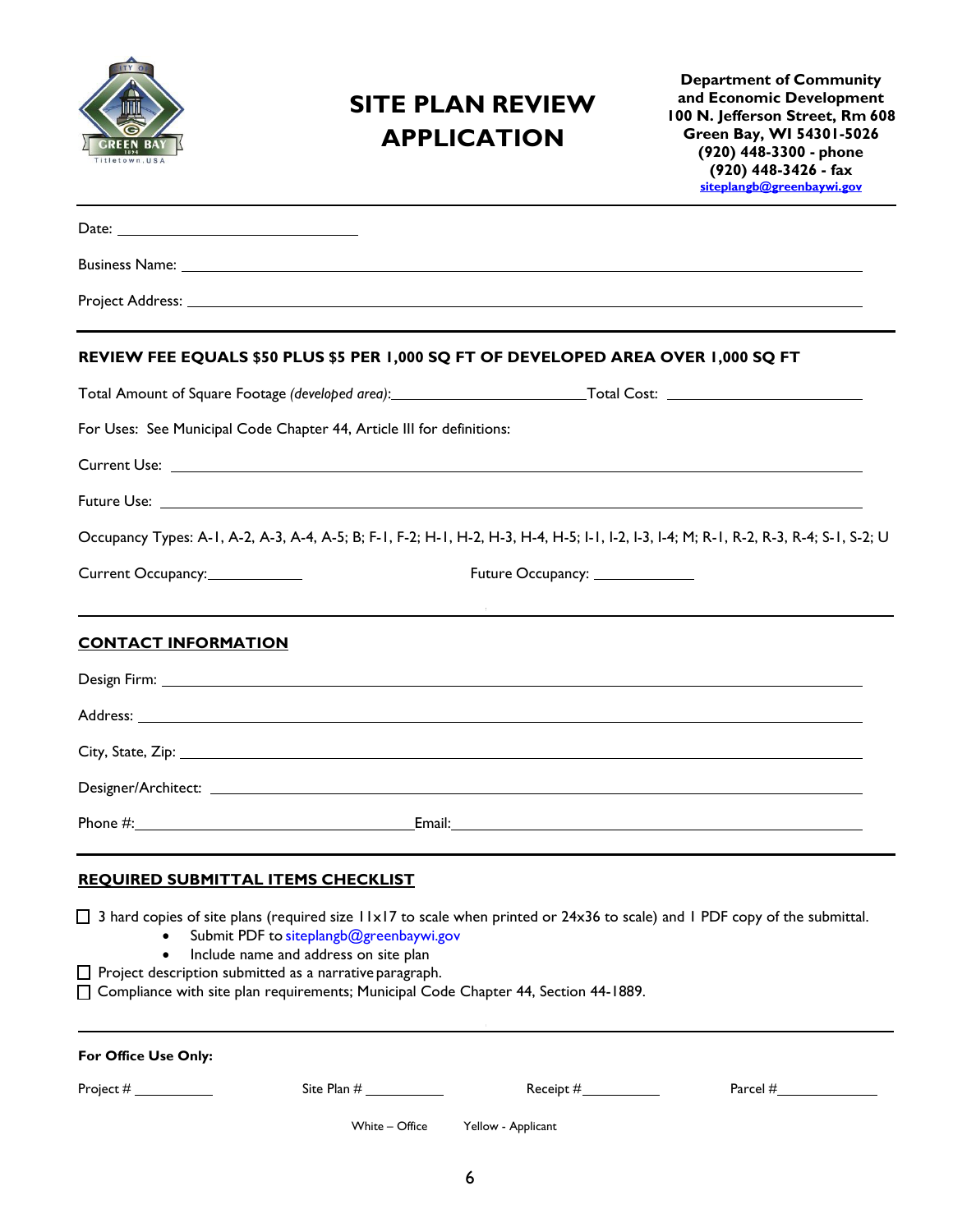

# **SITE PLAN PROCESSING CHECKLIST**

# **Dept. of Community & Economic Development - Planning, Room 608 (920) 448-3400**

| Ι.  | Indicate Zoning District.                                                                      |
|-----|------------------------------------------------------------------------------------------------|
| 2.  | Indicate property dimensions and legal description.                                            |
| 3.  | Identify existing and proposed driveway locations, widths and closures.                        |
| 4.  | Indicate full street right-of-way widths and street setback lines.                             |
| 5.  | Indicate handicapped parking for lots and dimension each space complaint with ADA              |
|     | requirements.                                                                                  |
| 6.  | Indicate the square footage of each use within the building and the required parking per       |
|     | Section 44-1726, Figure 2Green Bay Zoning Code. Provide overall Parking stall totals and ADA   |
|     | stall totals.                                                                                  |
| 7.  | Supply Photometric/Lighting Plan.                                                              |
| 8.  | Supply Landscape Plan.                                                                         |
| 9.  | Indicate all utility poles, trees, hydrants, easements, etc. affecting development.            |
| 10. | Indicate the location of any refuse area and required screening per Section 44-1917, Green Bay |
|     | Zoning.                                                                                        |
|     | 11. Indicate the location and required screening of any ground-mounted and roof-mounted        |
|     | mechanicals per Section44-1919, Green Bay Zoning.                                              |

## **Dept. of Public Works - Engineering Division, Room 300 (920) 448-3100**

| Ι. | Indicate existing right-of-way centerline and property lines.                                       |
|----|-----------------------------------------------------------------------------------------------------|
| 2. | Indicate ultimate right-of-way required.                                                            |
| 3. | Indicate existing right-of-way curbing and sidewalks.                                               |
| 4. | Indicate proposed right-of-way curbing and sidewalks.                                               |
| 5. | Indicate existing and/or proposed driveways, labeling those existing driveways to remain and        |
|    | those to be closed.                                                                                 |
| 6. | Indicate size and location of existing mainline sanitary sewer.                                     |
| 7. | Indicate size and location of existing mainline storm sewer.                                        |
| 8. | Indicate size and location of existing water main(s).                                               |
| 9. | Indicate size and location of existing sanitary lateral in right-of-way.                            |
|    | 10. Provide grading and drainage plan.                                                              |
|    | II. Indicate size and location of existing storm lateral in right-of-way.                           |
|    | 12. Indicate size and location of existing water lateral in right-of-way.                           |
|    | 13. Indicate any proposed sanitary, storm and water laterals to be located within the right-of-way. |
|    | 14. Indicate location of existing storm sewer inlets.                                               |
|    | 15. Indicate location of proposed storm sewer inlets.                                               |
|    | 16. Indicate proposed storm laterals from inlets to property lines.                                 |
|    | 17. Indicate existing and proposed ground elevations (grades) and/or contours of the property.      |
|    | 18. Submit Erosion Control Plan & Application compliant per Chapter 16, Green Bay Zoning.           |
|    | 19. Submit Storm Water Management Plan (if over 1/2 acre) compliant per Chapter 16-80, Green Bay    |
|    | Zoning.                                                                                             |
|    |                                                                                                     |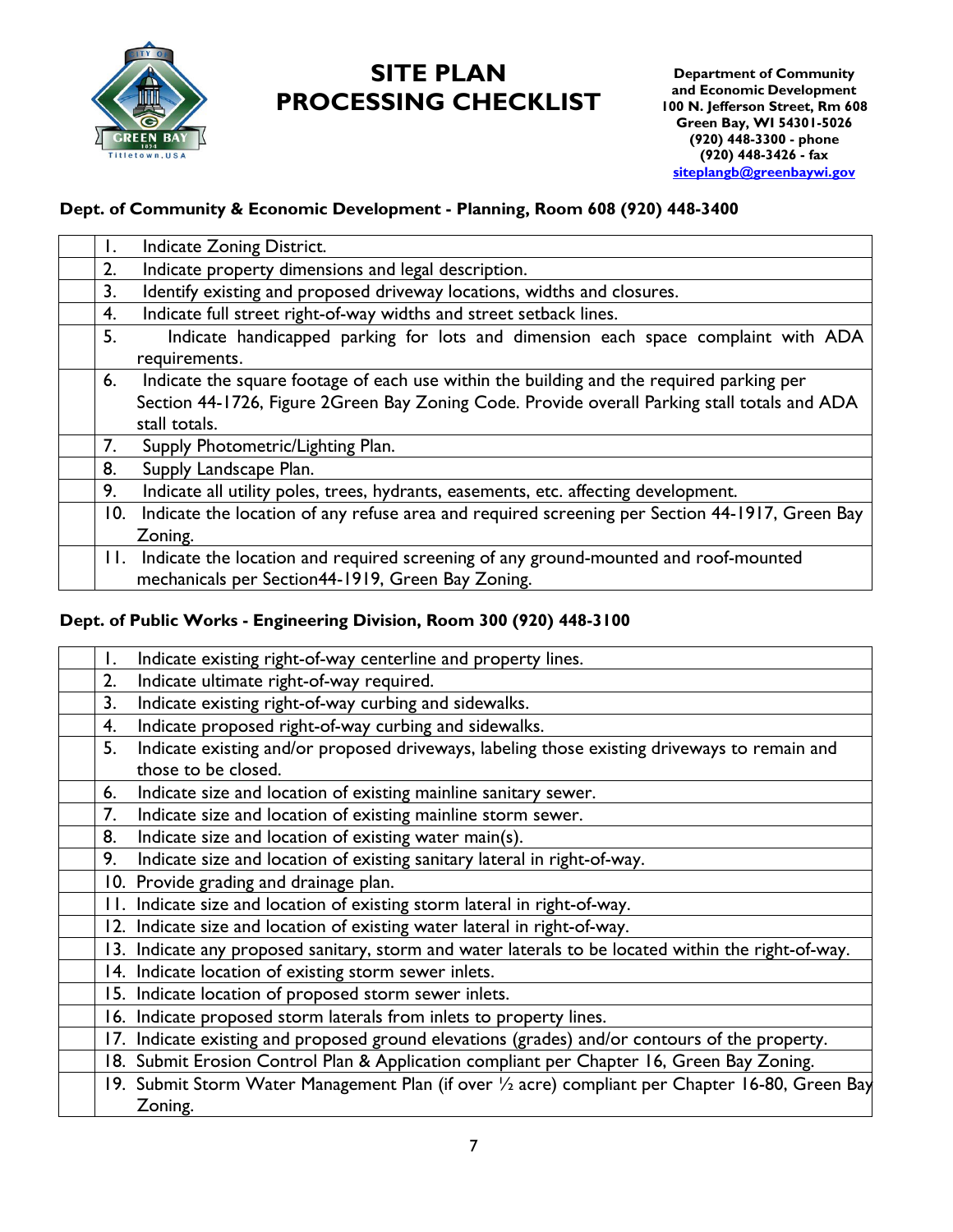|    | Indicate building construction class and occupancy type.                                           |
|----|----------------------------------------------------------------------------------------------------|
| 2. | Indicate building elevations (# of stories and height of building).                                |
| 3. | Indicate developed area (lot area vs building area).                                               |
| 4. | Information required concerning floodplain construction (limits of floodplain and floodway,        |
|    | lowest habitable floor elevation and grades within 15 feet of building).                           |
|    | 5. Site stats: site coverage, green landscaped coverage, impervious vs pervious coverage.          |
| 6. | Indicate project name and address on site plan with brief summary of project.                      |
|    | 7. Water & Sewer Service - Please indicate the water demand in GPM or Water Fixture Units          |
|    | (WFU) and the sewer demand in Drainage Fixture Units (DFU) as determined by Wis. Admin.            |
|    | Code, Ch. DSPS 382, Plumbing.                                                                      |
|    | 8. GBFD requires a Knox Box brand lock box to be located near the front main entrance of the       |
|    | building.                                                                                          |
|    | 9. Submit plans in standard size for review (at least 11x17 and or 24x 36) and be in an Engineer's |
|    | datum.                                                                                             |
|    | 10. Full submittal requires three (3) hard copies, one (1) PDF, payment, and narrative of project. |

# **Dept. of Community & Economic Development - Inspection, Room 608 (920) 448-3300**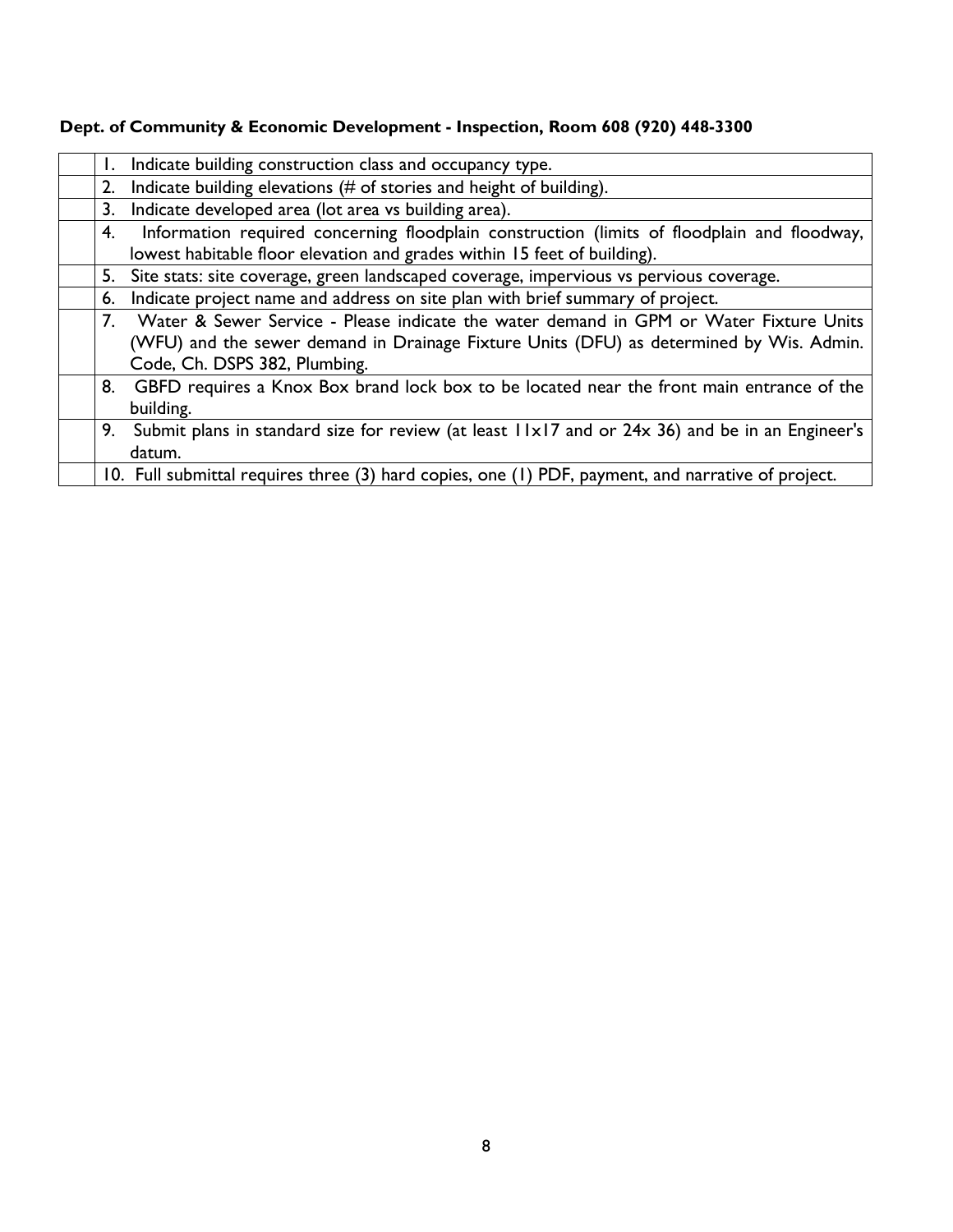## **ZONING CODE REQUIREMENTS**

### <span id="page-10-0"></span>**Division 6. Fences**

**Section 44-450- Fence location and height**. Fences may be erected, placed, or maintained in any yard along or adjacent to a lot line in accordance with the requirements identified in this section. The owner shall be responsible for properly locating all property lines before construction of any fence.

- (a) Height.
	- (1) Residential zoning districts. The maximum height of a fence or wall within required side and rear setbacks in a residential zoning district shall not exceed six (6) feet. Fences around pools shall not exceed eight (8) feet. The maximum height of a solid fence or wall within a required front yard or corner side yard setback shall not exceed three (3) feet. Such front yard or corner side yard fences may be increased to a maximum height of four (4) feet if open, decorative, ornamental fencing materials that are less than fifty (50) percent opaque are used or to a maximum height of five (5) feet if open, decorative, ornamental fencing materials that are less than twenty (20) percent opaque are used. When the fence extends beyond at least half the distance of the primary building's side facade, the fence height may increase to six (6) feet provided the fence is constructed not closer than ½ the applicable corner side yard setback.
	- (2) Nonresidential zoning districts. The maximum height of a fence or wall shall not exceed eight (8) feet except in required front or corner side yard setbacks where the maximum height of a solid fence or wall shall not exceed three (3) feet.
	- (3) In the case of grade separation, such as the division of properties by a retaining wall, fence height shall be determined based on measurement from the average point between highest and lowest grade.
	- (4) Fences or walls shall comply with the vision triangle requirements of Section 44- 359.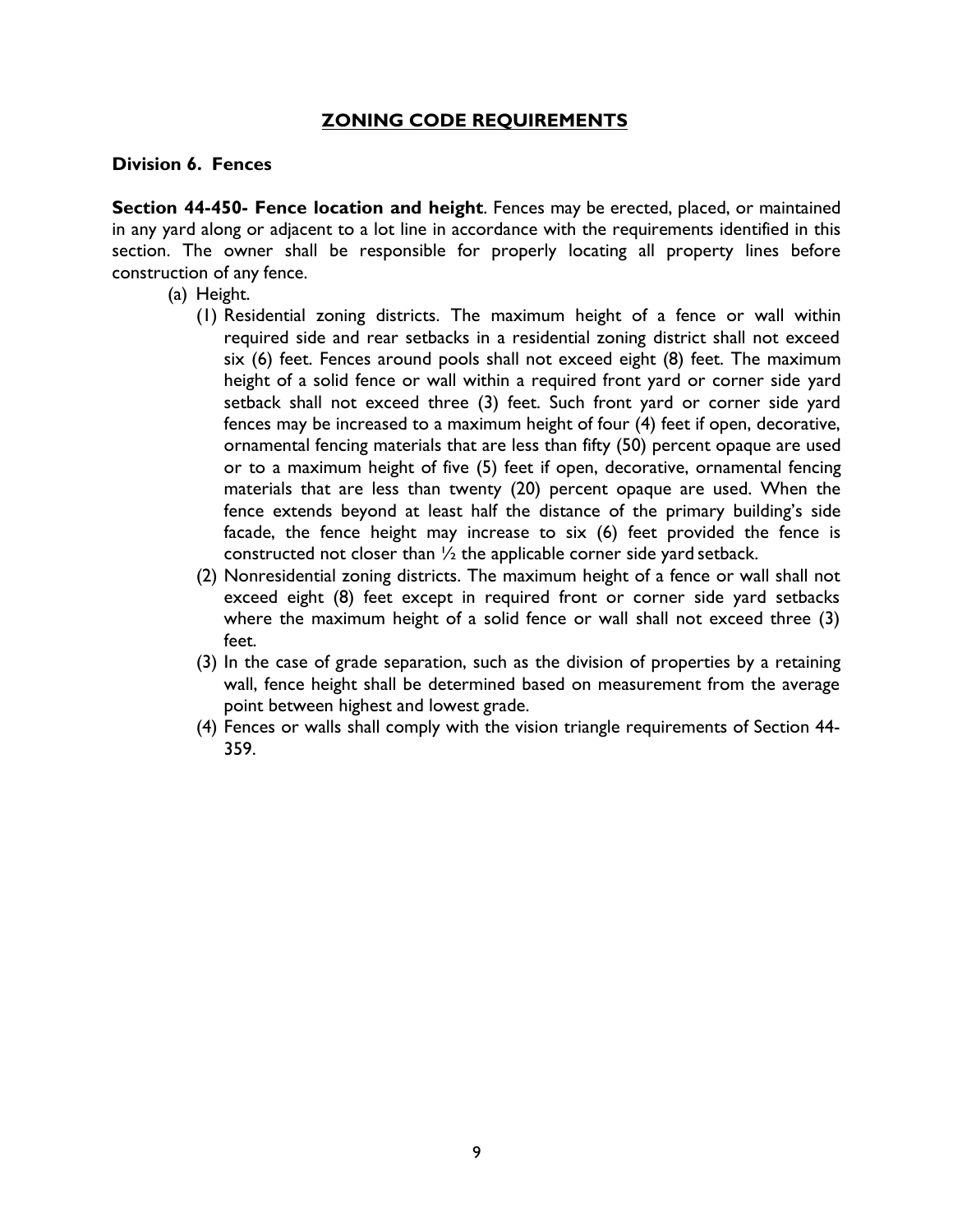

- (b) Materials and construction.
	- (1) Walls and fences shall be constructed of high quality materials, such as decorative blocks, brick, stone, treated wood, wrought iron, chain link and plastic.
	- (2) No fence shall have sharp or pointed pickets dangerous to life or limb.
	- (3) Hedges shall be trimmed or confined to the property on which they are planted.
	- (4) No fence or other structure containing barbed wire or other dangerous material shall be placed on residentially-zoned property or within four (4) feet of any public street, sidewalk, or alley.
	- (5) (Amd. GO 35-10) Fences shall be constructed so that the structural supporting elements are located on the side which is visible to the fence owner (inside) so that the structure/supporting elements of the fence are less visible to adjoining properties and public rights-of-way.
- (c) Breaks for connections. Breaks in the length of a perimeter wall shall be made to provide for required pedestrian connections to the perimeter of a site or to adjacent development.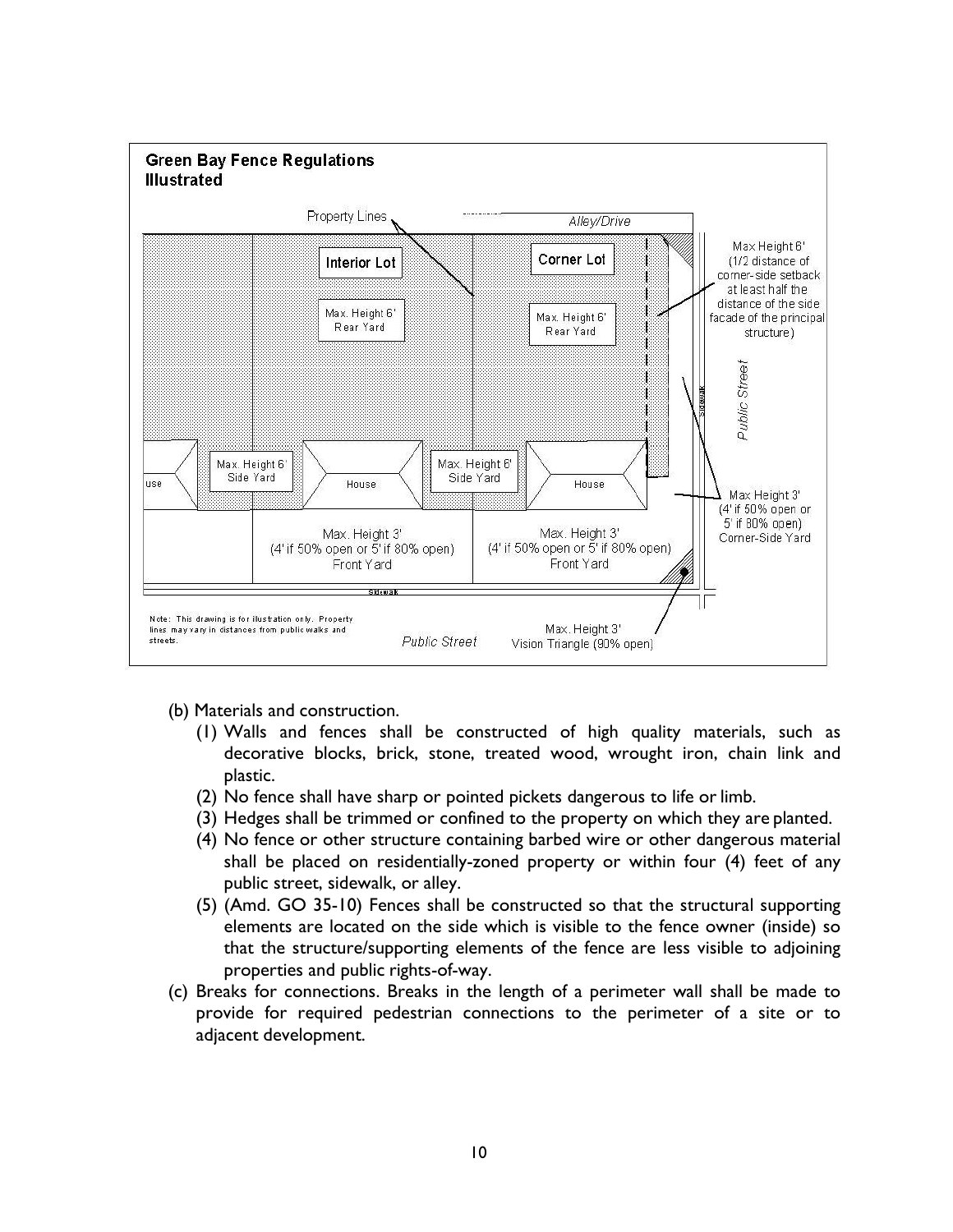## **Division 5. Landscaping**

**Section 44-1964- Perimeter landscape buffers.** Buffers shall be used to provide visual and noise separation of intensive uses from less intensive uses. Buffer landscaping shall be provided as follows:

- (a) Non-residential or multifamily uses in residential districts: At least 10 feet wide abutting residential uses (at least fifteen (15) feet wide if the nonresidential use is two (2) stories or more). Large nonresidential buildings (25,000 square feet or greater) shall provide a buffer yard at least 20 feet wide. Nonresidential buildings with service areas or mechanicals oriented toward residential uses shall provide a buffer yard of 20 feet or more depending on the intensity of the development.
- (b) Nonresidential or multifamily uses in commercial or industrial districts: At least fifteen (15) feet wide abutting residential uses in residential districts (at least twenty (20) feet wide if the nonresidential use is two (2) stories or more). Large nonresidential buildings (25,000 square feet or greater) shall provide a buffer yard at least twenty-five (25) feet wide.
- (c) Buffer design.
	- (1) Buffer areas shall consist of either a masonry wall, fence, berm, or hedge or combination that forms a screen a minimum of 4 feet in height, a maximum of 6 feet in height, and not less than 90 percent opaque on a year-round basis. Screening located along front and corner side yards are limited to 4 feet in height and not less than 90 percent opaque on a year-round basis and which effectually blocks automobile headlights from trespass on adjacent property.
	- (2) Buffers shall be landscaped with at least one (1) tree and five (5) shrubs for every 50 linear feet.
	- (3) Buffers may be interrupted for necessary pedestrian and vehicle access.

**Section 44-1965- Interior parking lot landscaping.** The purpose of interior parking lot landscaping is to minimize the expansive appearance of parking lots and provide shaded parking areas. Landscaping shall consist of planting islands and medians comprising the required planting area specified under item (1) below.

- (a) Planting area.
	- (1) At least ten (10) percent of the interior area of parking lots with more than twenty-five (25) spaces shall be devoted to landscape planting areas.
	- (2) Shade trees shall be provided within the interior of parking lots areas in accordance with the following table:

|            | Number of Parking Spaces   Minimum Required Tree Planting |
|------------|-----------------------------------------------------------|
| $0 - 24$   | None required                                             |
| $25 - 100$ | I tree per 10 spaces                                      |
| $101+$     | I tree per 15 spaces                                      |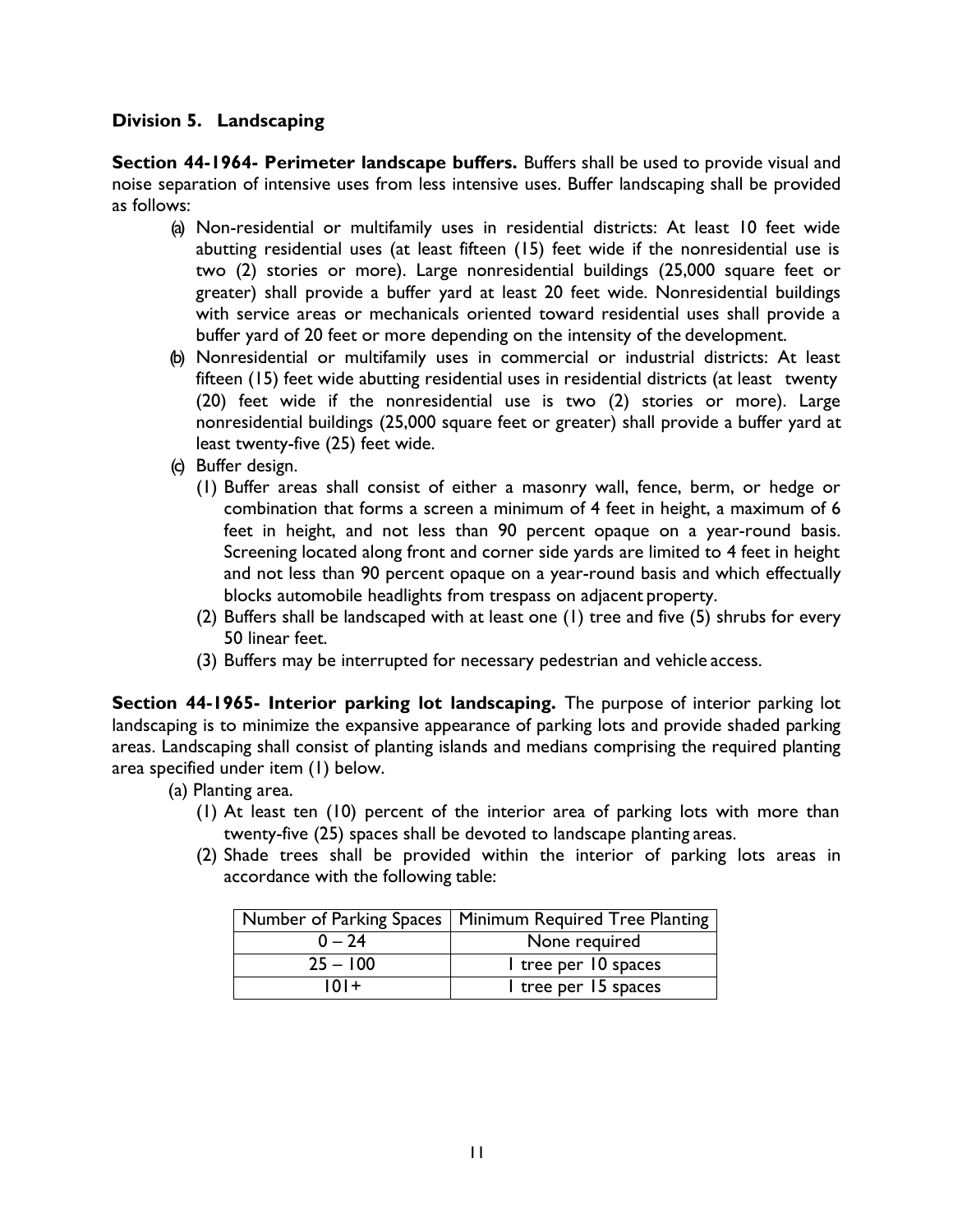- *(b)* Landscape islands*.*
	- (1) Landscape islands shall be provided at the end of each parking row and within the row of parking spaces so that there are no more than fifteen (15) consecutive parking spaces without a landscape island.
	- (2) Landscape islands shall have minimum interior dimensions of at least ten (10) feet in width and fifteen (15) feet in length.
	- (3) Landscape islands shall be planted with ground cover or sod and a minimum of one (1) shade/deciduous tree.
- (c) Landscape medians. Parking lots with more than 100 spaces shall be divided into at least two smaller areas by landscape medians.
	- (1) Landscape medians shall be a minimum of eight (8) feet wide or fourteen (14) to eighteen (18) feet wide with a pedestrian walk.
	- (2) Landscape medians shall have a minimum of one (1) shade tree per forty (40) lineal feet along the length of the median and shall contain mulch or irrigated grass.
- (d) General Compliance. (Cr. GO 42-10) For existing parking lots that currently do not comply with the interior lot landscaping as of the adoption of this ordinance, such as landscaping shall be provided when any one of the following occurs:
	- (1) Any new construction of a parking lot must comply with the current requirements of this ordinance.
	- (2) Existing approved parking areas that are either rehabilitated or reconstructed are required to replace existing approved interior lot landscaping or provide a total of 5% interior lot landscaping.
	- (3) When an existing approved parking lot is expanded by 25% or greater than 7,500 sq. ft. in total surface area, the entire parking area shall be brought into compliance with the requirements of this ordinance. All expanded areas are considered cumulative.
	- (4) Re-striping, patching, resurfacing of an existing parking area shall not be subject to this requirement.

**Section 44-1966- Perimeter parking lot landscaping.** Parking area edges shall be screened from public streets and sidewalks, public open space, and adjacent properties. The perimeter of parking areas shall be screened from residential uses by:

- (a) A landscaped frontage strip at least 5 feet wide along the public street or sidewalk. If a parking area contains over 100 spaces, the minimum required yard shall be increased to 8 feet in width.
- (b) Screening consisting of either a masonry wall, fence, berm, or hedge or combination that forms a screen a minimum of 4 feet in height, a maximum of 6 feet in height (6-8' in industrial districts), and not less than 90 percent opaque on a year-round basis. Screening located along front and corner side yards are limited to 4 feet in height and not less than 90 percent opaque on a year-round basis and which effectually blocks automobile headlights from trespass on adjacent property.
- (c) Trees shall be planted at a minimum of one (1) shade tree per forty (40) lineal feet within the frontage strip.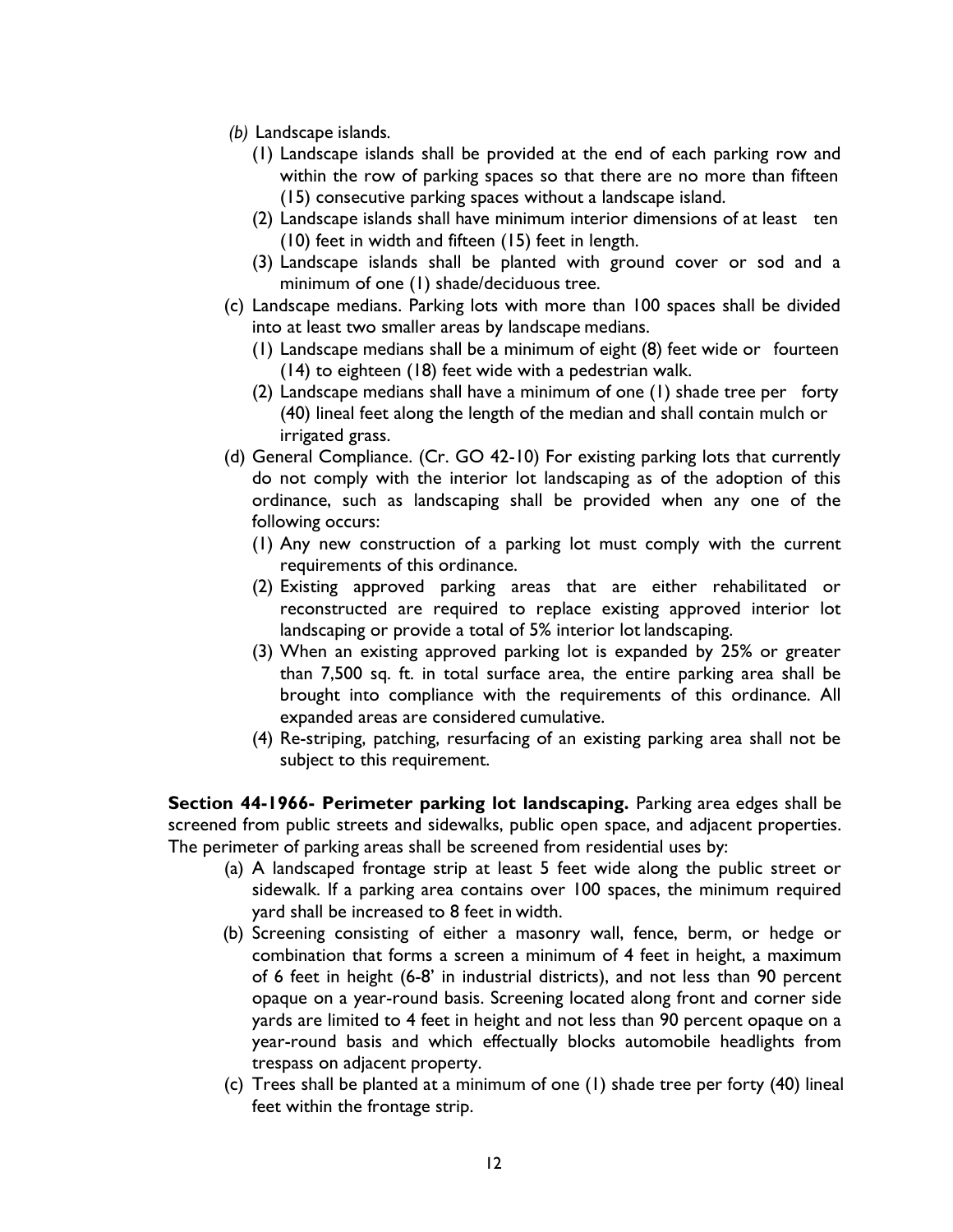**Section 44-1967- Building foundation landscaping.** Building foundations adjoining parking areas, walkways, or open space shall be planted with ornamental plant material, such as ornamental trees, flowering shrubs and perennials, and ground covers, with the exception of buildings that have facades flush with the sidewalk, i.e., downtown or storefronts.

#### **Section 44-1968- Plant materials.**

- (a) In general**.** A reasonable attempt shall be made to preserve as many existing trees as is practicable and to incorporate them into the site plan.
	- (1) All required landscaping shall emphasize the use of native species or plants that are proven adaptable to the climate but are not invasive on native species.
	- (2) Each area required to be landscaped shall be covered in live material. Live material includes trees, shrubs, ground cover, and sod. Areas not covered in live material may be covered by mulch, rock, or other natural materials. Exposed gravel, aggregate rock, or concrete shall only be used where drainage and/or soil conditions require a non-irrigated and/or hard surface area at finished grade adjoining a building foundation.
	- (3) Tree species mix. Any one species of trees shall not make up more than fifty percent (50%) of the total tree plantings for the property.
	- (4) Minimum sizes. All required trees shall meet the following minimum size requirements:

| Tree/Plant      | <b>Minimum Required Size</b>                                                             |  |
|-----------------|------------------------------------------------------------------------------------------|--|
| Deciduous trees | Two (2) inch caliper                                                                     |  |
|                 | Ornamental deciduous trees $\vert$ One and one-half (1- $\vert z \rangle$ ) inch caliper |  |
| Evergreen trees | Six (6) feet in height                                                                   |  |
| Shrubs          | Five (5) gallon container size                                                           |  |

**Section 44-1969- Maintenance and installation of materials.** Installation and maintenance of all landscape materials shall comply with the following standards:

- (a) All landscape materials shall be installed to current industry standards.
- (b) An adequate water supply shall be indicated in the site plan.
- (c) All required landscaping and screening features shall be kept free of refuse and debris.
- (d) Maintenance and replacement of landscape materials shall be the responsibility of the applicant or property owner, including the maintenance of any trees planted in the public right-of-way.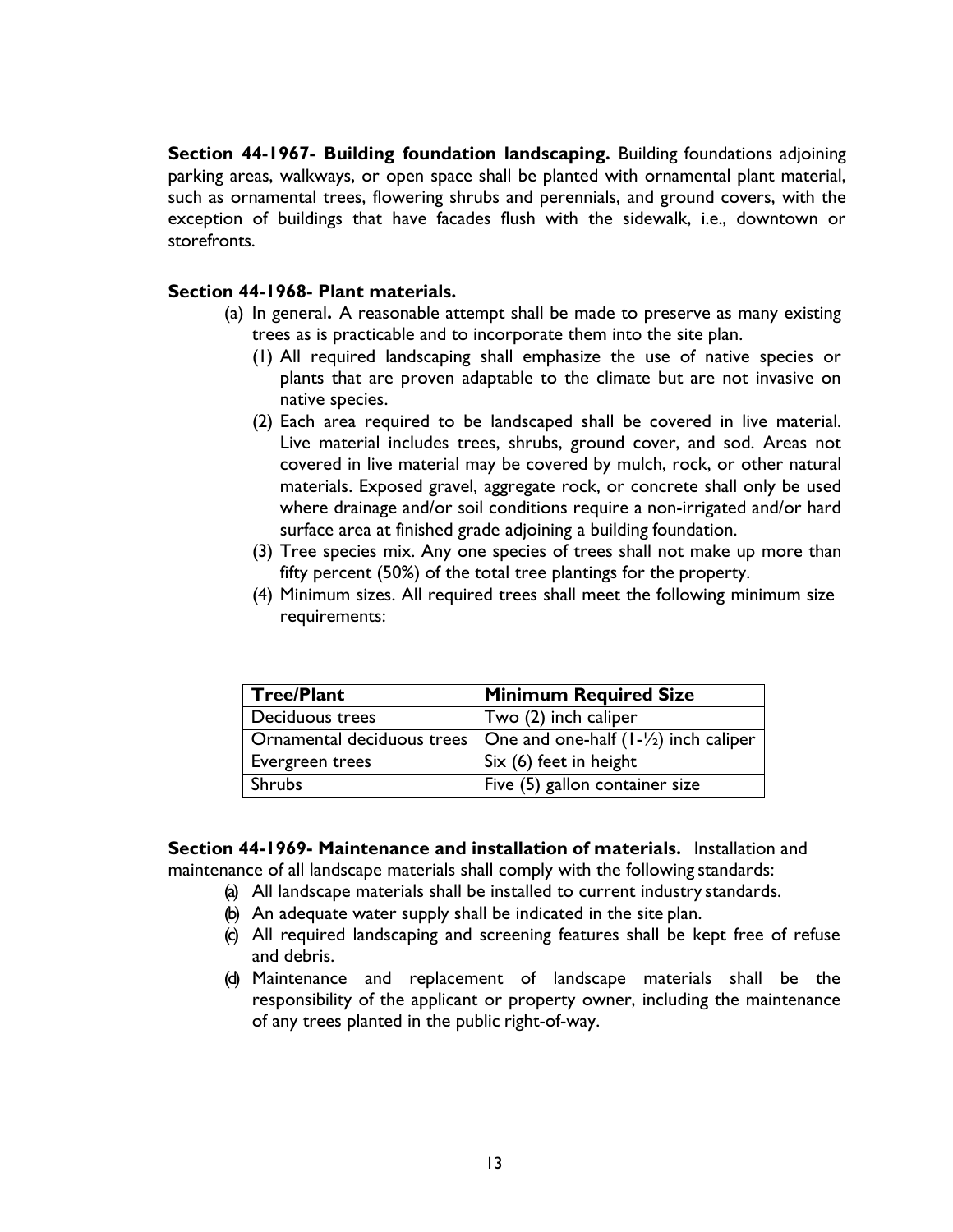# **Division 8 . Lighting**

#### **Section 44-492- Exterior site lighting.**

- a) In general**.** These regulations recognize the benefits of site lighting as it increases safety, enhances nighttime character, and helps provide security. However, inappropriate and poorly designed or installed lighting often causes unsafe and unpleasant conditions and may infringe on the rights of private property owners. This exterior site lighting regulation is designed to eliminate problems associated with glare, as well as to minimize light trespass and spillover on adjacent properties and streets.
- (b) Applicability. The following regulations shall apply to all exterior lighting, be it residential or nonresidential in nature, within the City of Green Bay.
- (c) Exceptions. The following lighting types shall be exempt from the following regulations:
	- (1) Public street lighting which shall conform to the standards established by the State Department of Transportation, Brown County Highway Department, and the City of Green Bay Department of Public Works.
	- (2) Residential uses are permitted to use low-intensity (70 watts or less per bulb) incandescent or fluorescent lighting mounted on the buildings or as landscape accents. Any high-intensity (more than 70 watts per bulb) incandescent, fluorescent, or high intensity discharge lighting shall be prohibited unless a lighting plan is submitted and approved, per Section (d) below.
	- (3) Aviation lighting used exclusively for aviation purposes per Federal Aviation Administration. Heliport lighting shall be turned off when the heliport is not in use.
	- (4) Holiday lighting at or below 7 watts per bulb.
	- (5) Approved historic light fixtures consistent with the character of the historic district or structure and with the approval of the Historic Preservation Commission.
	- (6) Residential lights at a light level of 0.25 foot-candles or less at the property line.
	- (7) Lighting associated with or considered to be signage.
	- (8) Existing exterior lighting that does not meet the standards of this section shall be considered legal nonconforming until such time as it is replaced or altered.

#### **Section 44-493- Exterior lighting plan required**.

(a) Whenever exterior lighting is installed or modified and whenever a site undergoes site plan review, a lighting plan may be required at the discretion of the Principal Planner/Building Inspection Manager. An exterior lighting plan may be required if the Zoning Administrator believes lighting from structures like tennis courts, swimming pools, sheds may encroach on neighboring single and two family properties. This plan may be required to include the following information: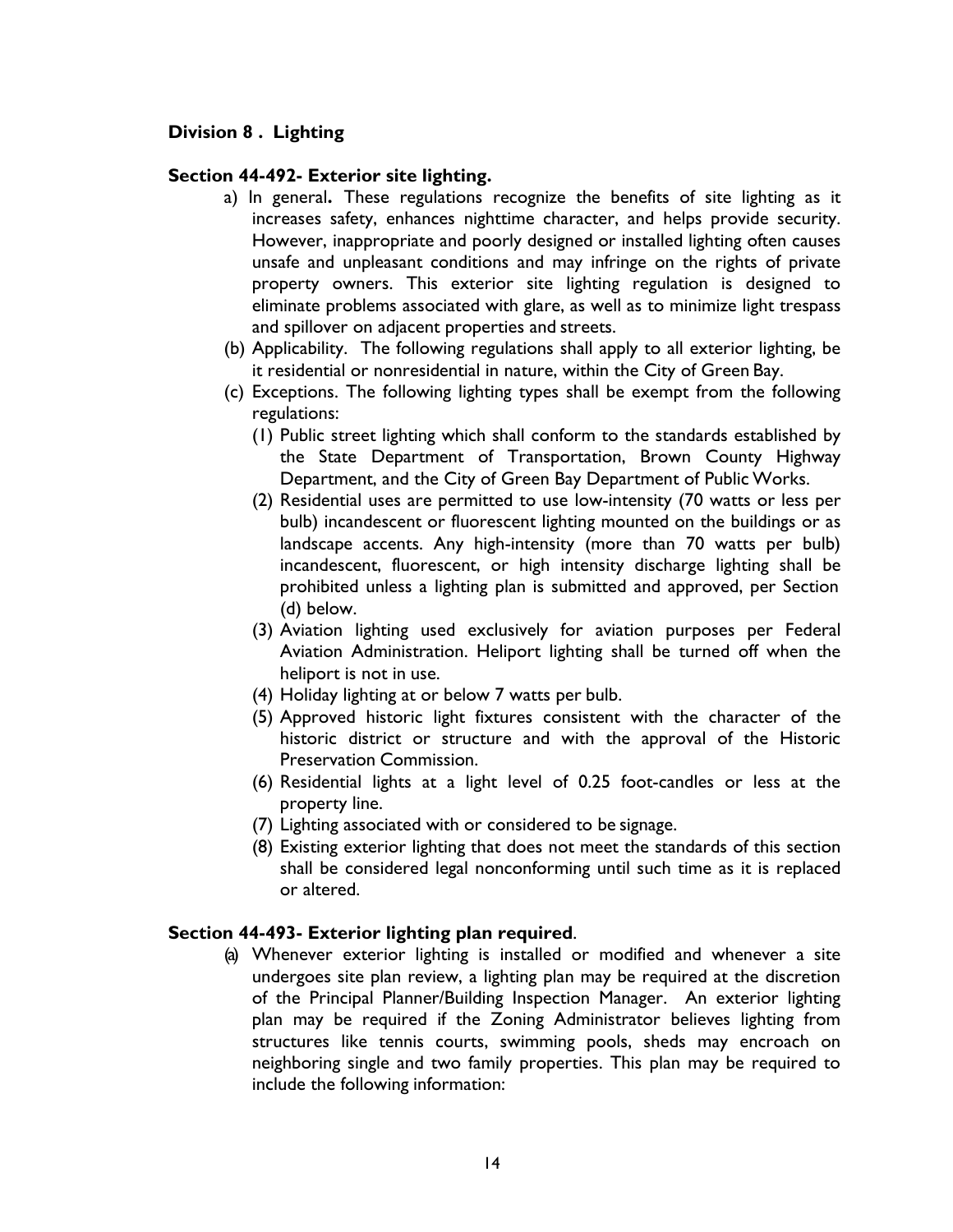- (1) Proposed light fixture details which depict the height, design, method of shielding, and proposed candlepower of the light source.
- (2) Photometric plan which shows proposed intensity of illumination in footcandle values distributed across the site in a grid-like fashion. This grid should be overlaid on the site plan or at a minimum be the same scale as the site plan.

#### **Section 44-494- Lighting standards applying to all light sources.**

- (a) The following standards are required for all exterior lighting:
	- (1) All cut-off light fixtures shall be designed with a hood that shields the light source and shall be directed downwards at all times.
	- (2) No flickering or flashing lights shall be permitted, other than holiday lighting exempted in Chapter 13-523(c)(4) above.
	- (3) Flood lights are not permitted in front yards, except as permitted by Chapter 13-2000, Signage Code.
	- (4) Flashing, flickering, moving, and/or other lighting which is a nuisance or which may distract motorists, such as red, amber, or green lights closer than 300 feet from a traffic signal, is prohibited.
	- (5) Lighting levels shall be measured in foot-candles with a direct reading portable light meter. Readings shall be taken at heights between six (6) inches to six (6) feet above ground level at a position facing the light source. Measurements shall be made after dark with the light sources in operation and then again with the light sources off. The difference between these two (2) readings shall be compared to the maximum permitted illumination. This procedure will eliminate the effects of moonlight and other ambient light.

**Section 44-495- Standards for building-mounted lights.** Building-mounted lights shall be of the cut-off variety. The light sources shall be hooded and directed downward at all times. Non-shielded light sources shall only be permitted for security purposes provided the illumination at the nearest property line(s) does not exceed the maximum permitted under Chapter 13-527.

#### **Section 44-496- Standards for pole lights.**

- (a) The maximum permitted light pole height is dependent upon the amount of cut-off provided in order to minimize glare onto adjacent properties and the public right-of-way.
	- (1) When the light source is non-cutoff:
		- a. Maximum permitted illumination as measured at property lines abutting residential districts shall be 0.25 foot-candle.
		- b. Maximum permitted illumination as measured at the property lines abutting nonresidential districts or the public right-of-way shall be 0.5 foot-candle.
		- c. Maximum permitted pole height shall be fifteen (15) feet as measured to the bottom of the light fixture. (See the following graphic.)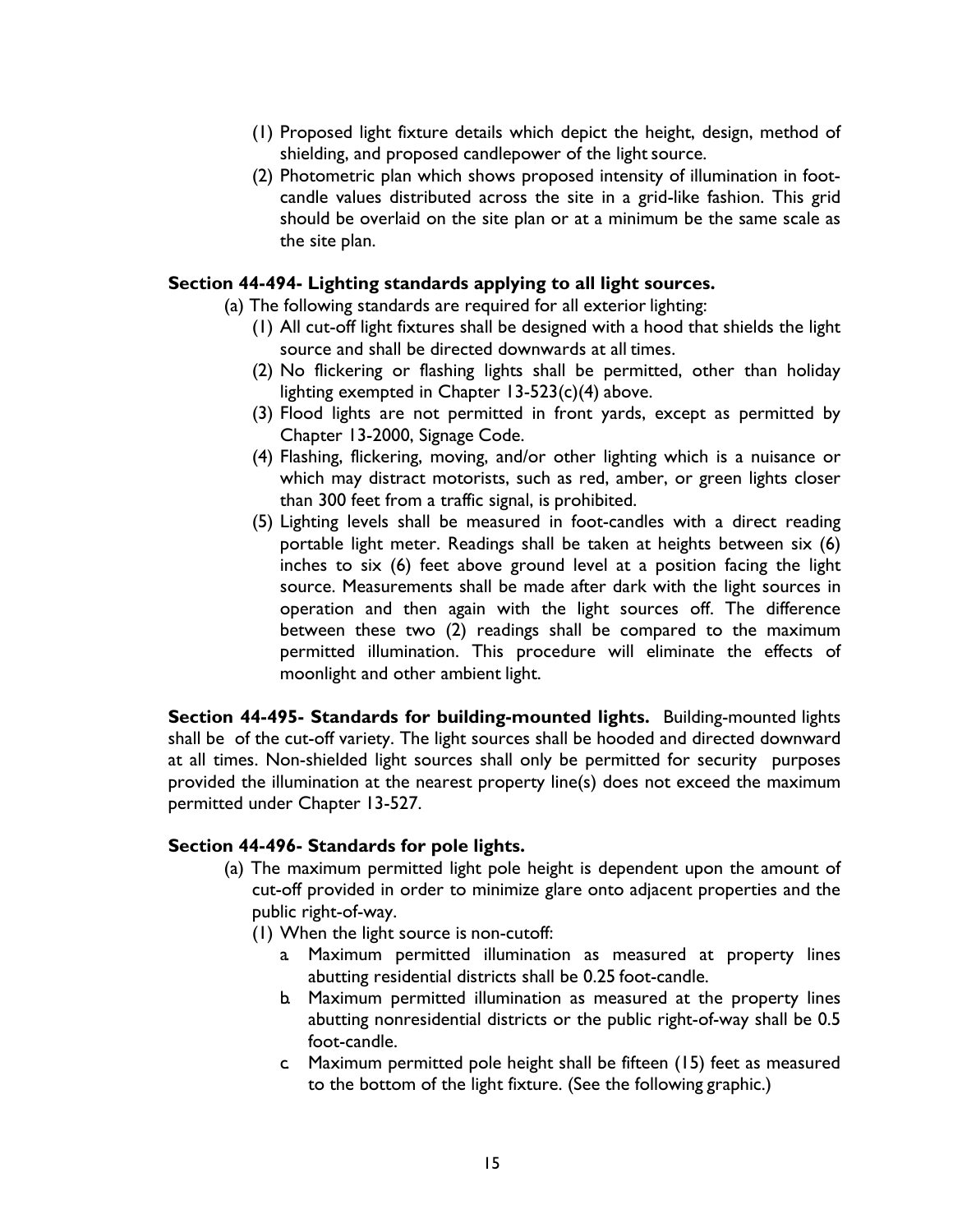

- (2) When the light source has semi-cutoff of an angle greater than or equal to ninety (90) degrees:
	- a. Maximum permitted illumination as measured at property lines abutting residential districts shall be 0.5 foot-candle.
	- b. Maximum permitted illumination as measured at the property lines abutting nonresidential districts or the public right-of-way shall be 1.0 foot-candle.
	- c. Maximum permitted pole height shall be twenty-five (25) feet as measured to the bottom of the light fixture. (See the following graphic.)



(3) When the light source has full cut-off of an angle less than ninety (90) degrees and the light source is completely shielded from the direct view of an observer at five (5) feet above the ground, at the point where the cut-off angle intersects the ground: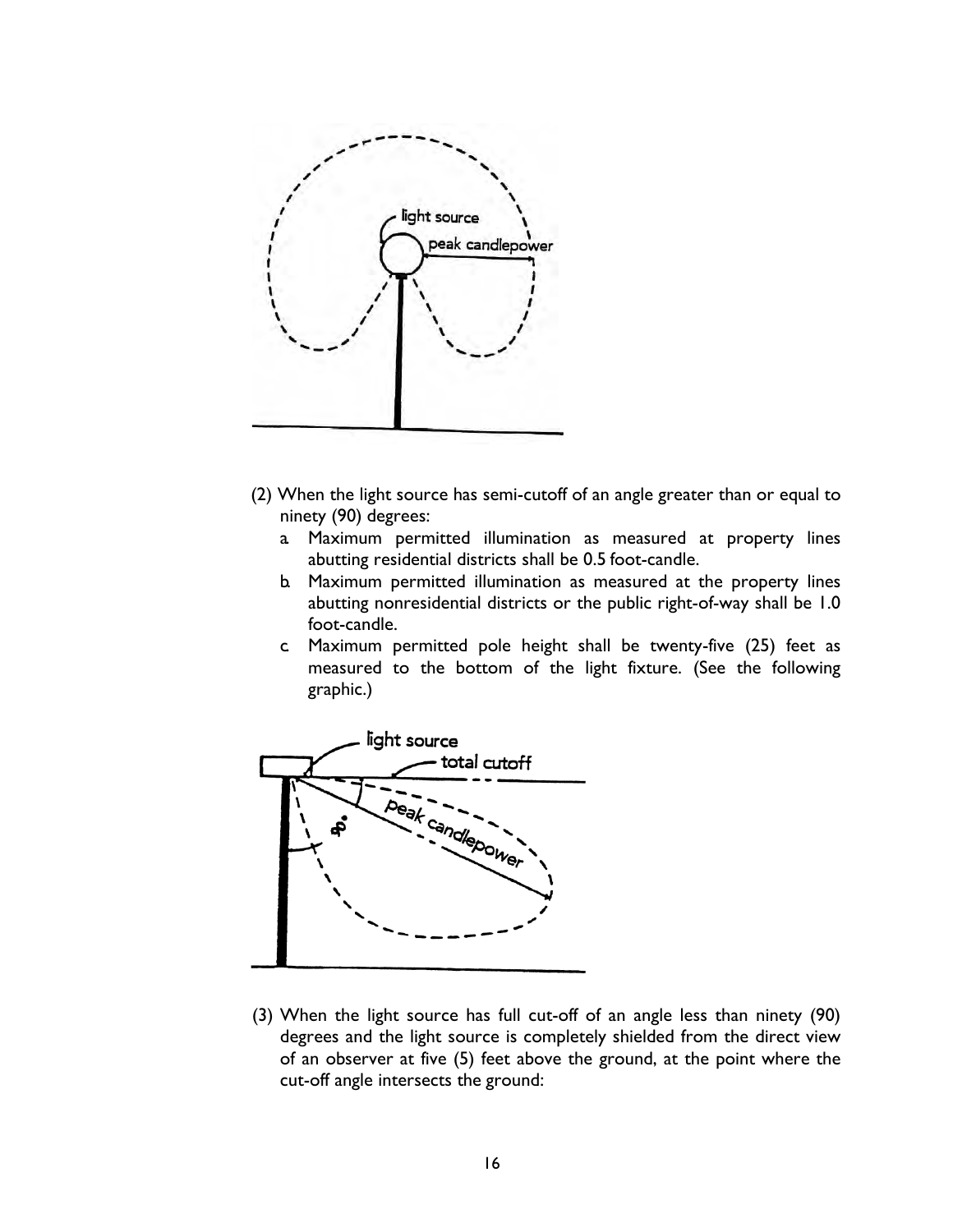- a. Maximum permitted illumination as measured at property lines abutting residential and nonresidential districts or the public rightof-way shall be 1.0 foot-candle.
- b. Maximum permitted pole height shall be forty (40) feet as measured to the bottom of the light fixture. (See the following graphic.)



## **Section 44-497- Lighting requiring a conditional use permit.**

- (a) (Rep. & Rec. GO 16-08) The following lighting types shall require a conditional use permit as regulated in Section 44-83, Conditional Uses:
	- (1) Temporary special event lighting.
	- (2) Outdoor recreation lighting.
		- a. A pole and pole supports used in the lighting of an outdoor recreational/stadium lighting facility shall not be placed closer to a private property line than the mounting height of the lights.
		- b. All poles and pole supports shall meet the standards as specified in Section 15.81, Green Bay Municipal Code.
		- c. All lighting shall meet the requirements of Article IV General Regulations, Green Bay Municipal Code.
		- d. All unused outdoor recreation/stadium lighting facilities and/or support structures shall be removed within 12 months of the cessation of operations at the site unless the Plan Commission approves a time extension. In the event that an outdoor recreation/stadium lighting facilities and/or support structures is not removed within 12 months of the cessation of operations at a site, the outdoor recreation/stadium lighting facilities and/or support structures may be removed by the City and the costs assessed against the property.
		- e. Stadium facilities within the park system are exempt from this requirement.
	- (3) Other lighting as deemed appropriate by the Principal Planner/Building Inspection Manager.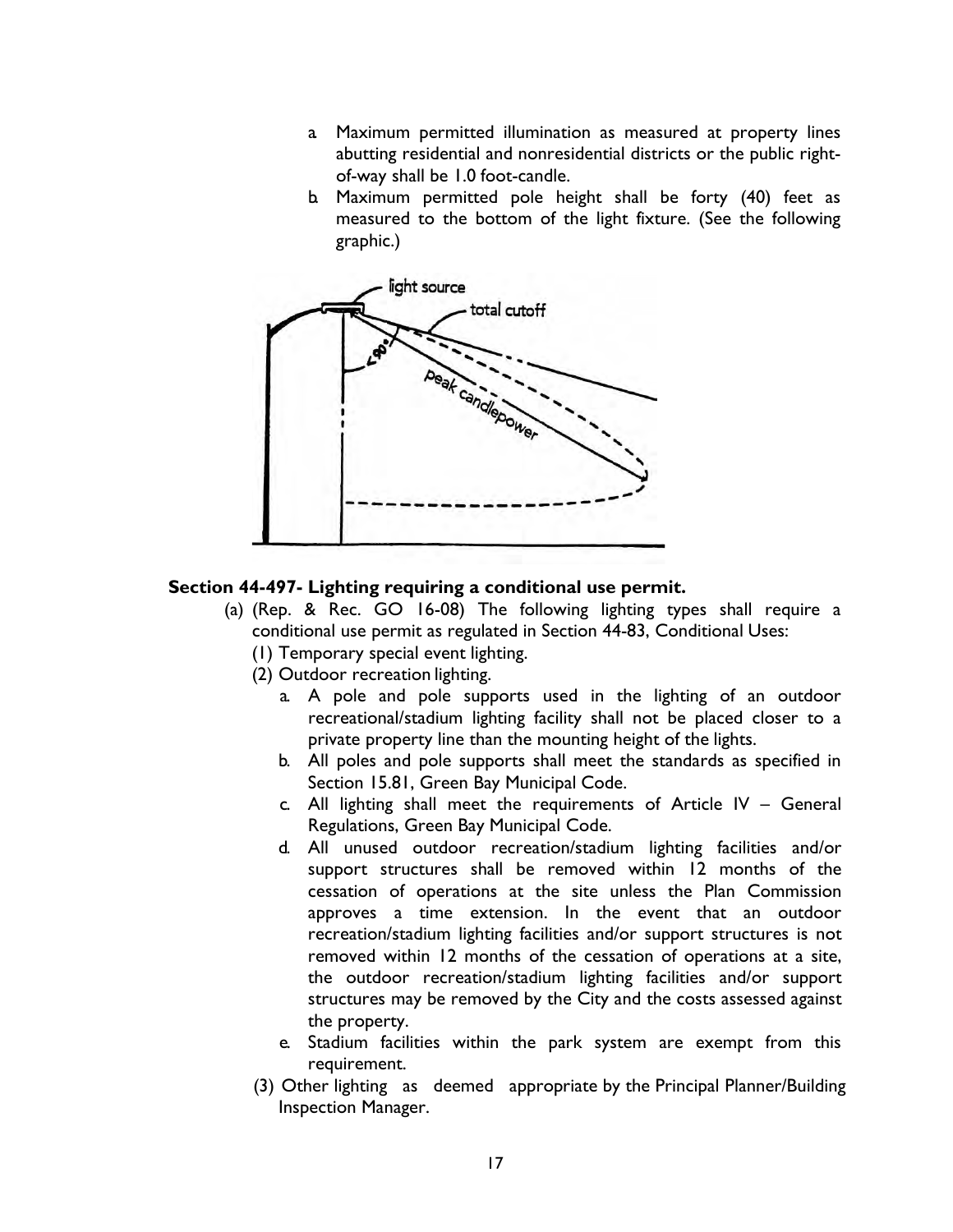#### <span id="page-19-0"></span>**Signs**

**Section 30-5. General sign standards.** The following standards shall apply to all signs, including off-premises signs, where permitted:

- (a) Permit required. All signs, except exempt signs as listed in Section 30-6, shall be required to submit a site plan, sign details, and other information, as regulated in Chapter 44, Article XIX, to the office of the Zoning Administrator for review of compliance with all applicable codes.
- (b) Construction requirements. All signs shall be constructed and maintained in accordance with the applicable provisions of the Uniform Building and Electrical Codes. Permanent freestanding signs shall have self-supporting structures erected on and permanently attached to a concrete foundation. Wall signs shall be placed on walls that are designed and constructed with sufficient strength to support such signage. Wall signs painted directly on a building are permitted if a cash deposit or security bond is deposited with the application for permit to equal the cost of appropriate removal of said sign if it is not maintained or is abandoned.

## **Section 44-1773. Multifamiliy, mixed-use, institutional, commercial and industrial use driveways.**

*(a). Number of driveways.* A maximum of one two-way driveway or two one-way driveways shall be permitted from each street right-of-way to which a lot or parcel has frontage, except under the following circumstances:

(1) Multiple two-way driveways may be permitted on one street frontage, provided the distance between the driveway centerlines is no less than 200 feet.

(2) Mixed two-way and one-way driveways may be permitted on one street frontage, provided the distance between the driveway centerlines is no less than 200 feet.

(3) One three-lane driveway consisting of a one 12-foot ingress lane, a three-foot mountable rumble strip dividing island, and two ten-foot egress lanes may be administratively permitted per street frontage with concurrence of the Zoning Administrator and Traffic Engineer. This option should be limited to sites on streets with high traffic volumes and speeds and/or unique timeframes of mass ingress/egress, or other conditions making a standard driveway operate less than optimally.

(4) Additional driveways may be permitted, if necessary, for the public safety and sufficient level of traffic circulation with approval of the Director of Public Works.

(b) *Minimum driveway setback.*

(1) Driveways shall be set back as established for buildings in the zoning district for which the property they service is situated. Driveway access through the front yard setback area should be designed to minimize its presence within the front yard to the greatest extent practical.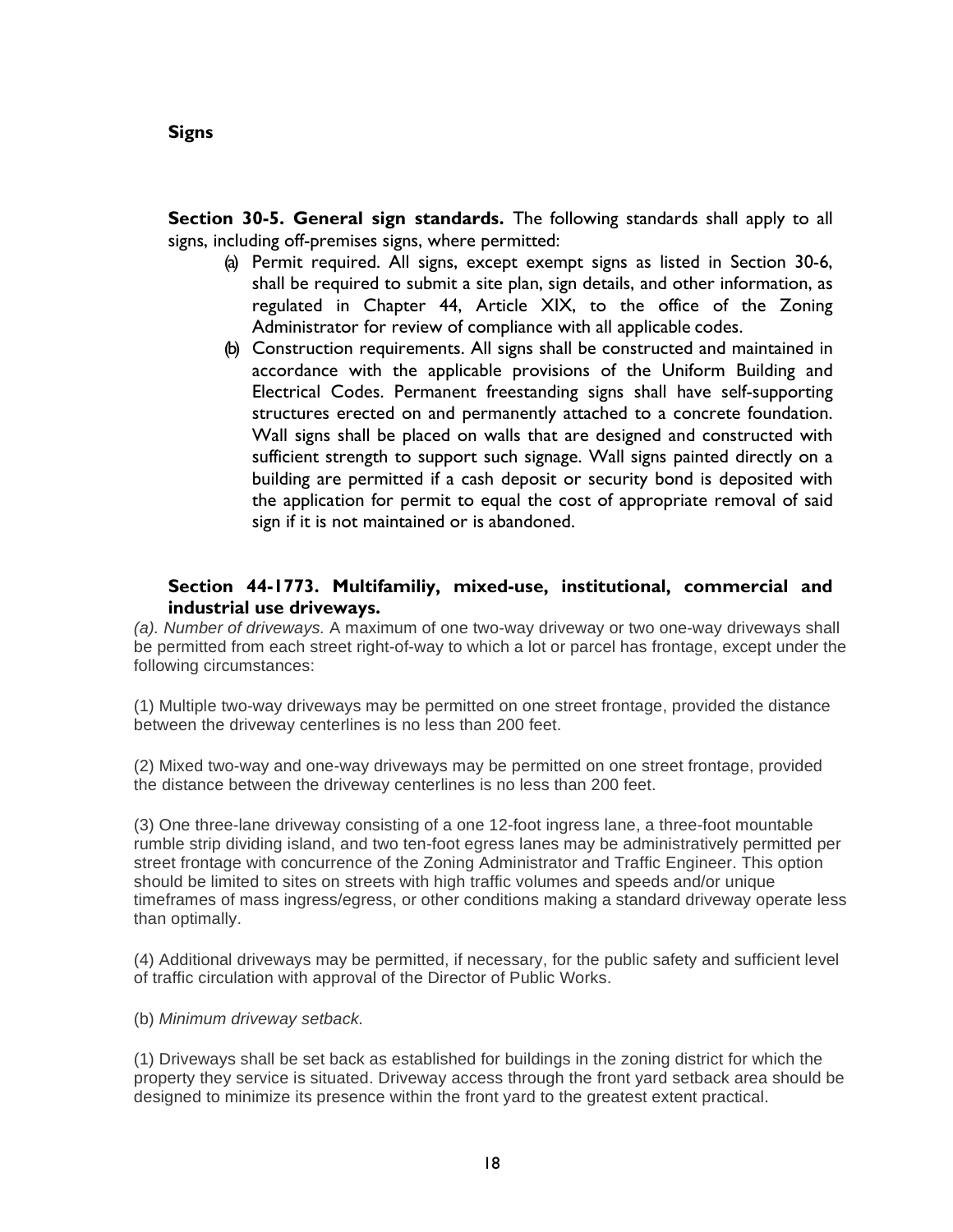(2) Parking facility perimeter buffers. Parking facilities in any yard abutting a public street or public walkway shall be separated from the street or walkway by a landscaped buffer meeting the requirements of [Section 44-1966.](https://library.municode.com/wi/green_bay/codes/code_of_ordinances?nodeId=COOR_CH44ZO_ARTXIXSIPLRE_DIV5LA_S44-1966PEPALOLA) Parking facilities accessing parking areas abutting residential uses in residential districts shall be separated by a perimeter landscape buffer meeting the requirements of [Section 44-1964.](https://library.municode.com/wi/green_bay/codes/code_of_ordinances?nodeId=COOR_CH44ZO_ARTXIXSIPLRE_DIV5LA_S44-1964PELABU)

(c) *Distances between curb openings.*

(1) *On the same parcel.* The minimum distance between one-way driveways at the curbline shall be no less than 15 feet. Minimum distance between two-way drives at the curbline shall be 200 feet from center.

(2) *On adjoining parcels.* Where two adjoining driveways abut, the maximum opening at the curb shall be the maximum for a single driveway, as listed in subsection (d) of this section. Both parcels must share the curb opening.

(d) *Driveway width.* Driveway sizes are regulated at the property/right-of-way line and the curb/road pavement line as follows (See Figure 8: Three-Lane, Full Access Drive Detail):

(1)

*One-lane, one-way access drives.*

| One-Way Drives<br>(Single Direction - Ingress or Egress) | Maximum Width of Drive at<br>Property and Setback Line | Maximum Width of Drive at<br><b>Curb or Pavement Line</b> |
|----------------------------------------------------------|--------------------------------------------------------|-----------------------------------------------------------|
| Autos and single axle trucks                             | 15 feet                                                | 25 feet                                                   |
| Semi-trailers                                            | 20 feet                                                | 30 feet                                                   |

<sup>(2)</sup>

*Two-lane, full access drives.*

| <b>Two-Way Drives</b><br>(One-Ingress and One-Egress Lane) | Maximum Width of Drive at<br>Property and Setback Line | Maximum Width of Drive<br>at Curb or Pavement Line |
|------------------------------------------------------------|--------------------------------------------------------|----------------------------------------------------|
| Autos and Single axle trucks                               | 25 feet                                                | 35 feet                                            |
| Semi-Trailers                                              | 30 feet                                                | 40 feet                                            |

### **Sec. 44-1694. - Surfacing.**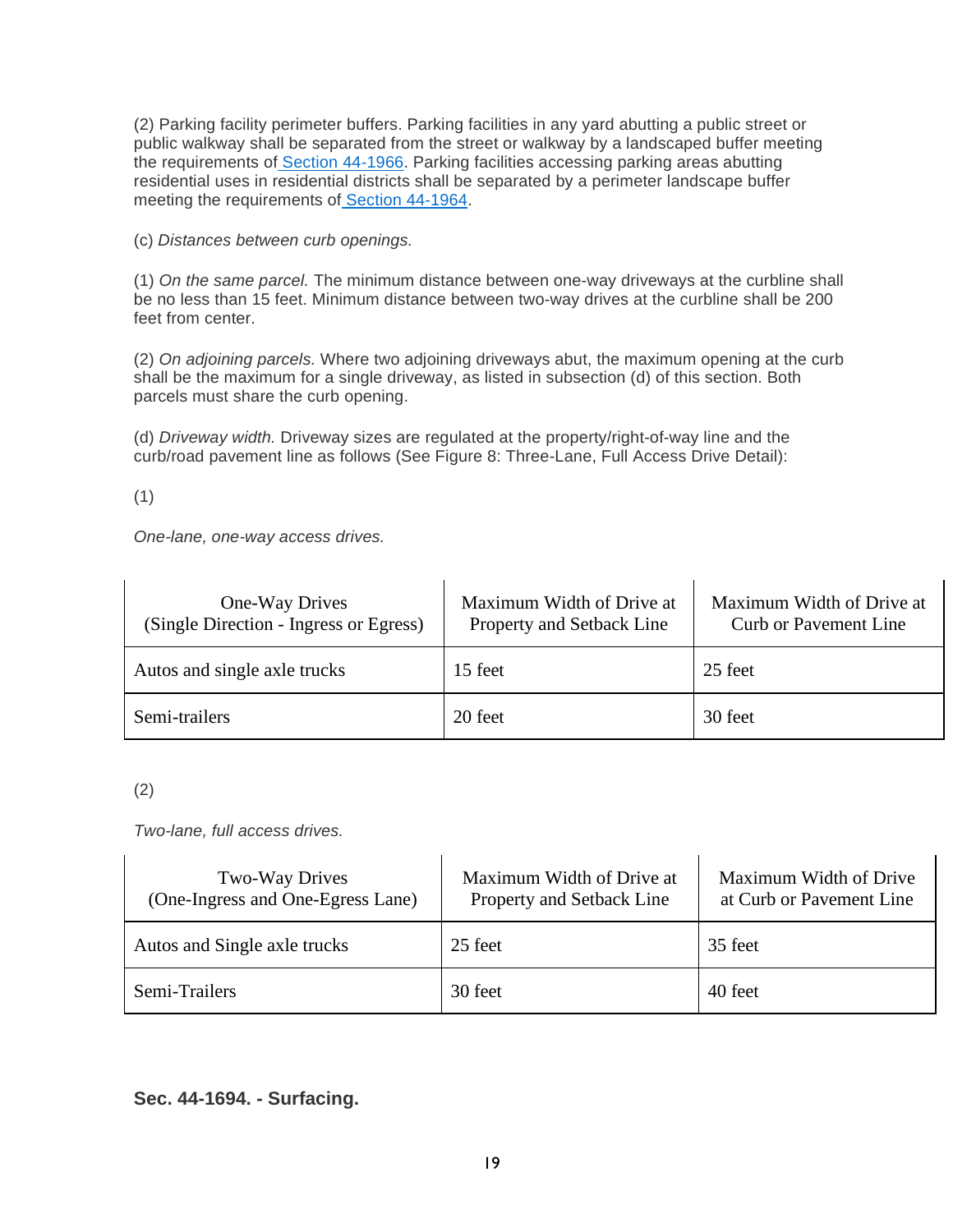(a) All off-street parking facilities and driveways leading to such parking facilities, and all other areas upon which motor vehicles may traverse or be parked shall be graded and surfaced with a dust-free all-weather hard surface material capable of carrying a wheel load of 4,000 pounds.

(b) (b)

(c) Acceptable surfacing materials include asphalt, concrete, brick, cement pavers, or similar material approved by the City and installed and maintained per industry standards.

## **Sec. 44-1697. - Access limitation by use.**

Access to property shall be directed to the most appropriate street classification for the use it is serving.

> (1) Single-family and two-family dwelling units shall not have driveways or other access points onto a collector or arterial street that is not primarily residential unless such street has the only available frontage.

(2) Nonresidential, mixed-use and multifamily uses shall not have driveways or other access points onto a residential local street unless such street has the only available frontage.

(3) Driveway access existing prior to the adoption of the ordinance from which this article is derived is exempt from the access limitation and may be reconstructed at its present size and location.

(4) Exception to this limitation is permitted if determined by the Department of Public Works based on findings of a traffic impact analysis.

#### **Sec. 44-1698. - Access distance from intersections.**

Driveway approaches measured along the property line shall be a minimum of 25 feet from the intersection of the street right-of-way lines on a corner lot or 35 feet from the point of intersection of the face of the curbs, whichever is greater. See Figure 1: Access Distance from Intersections.

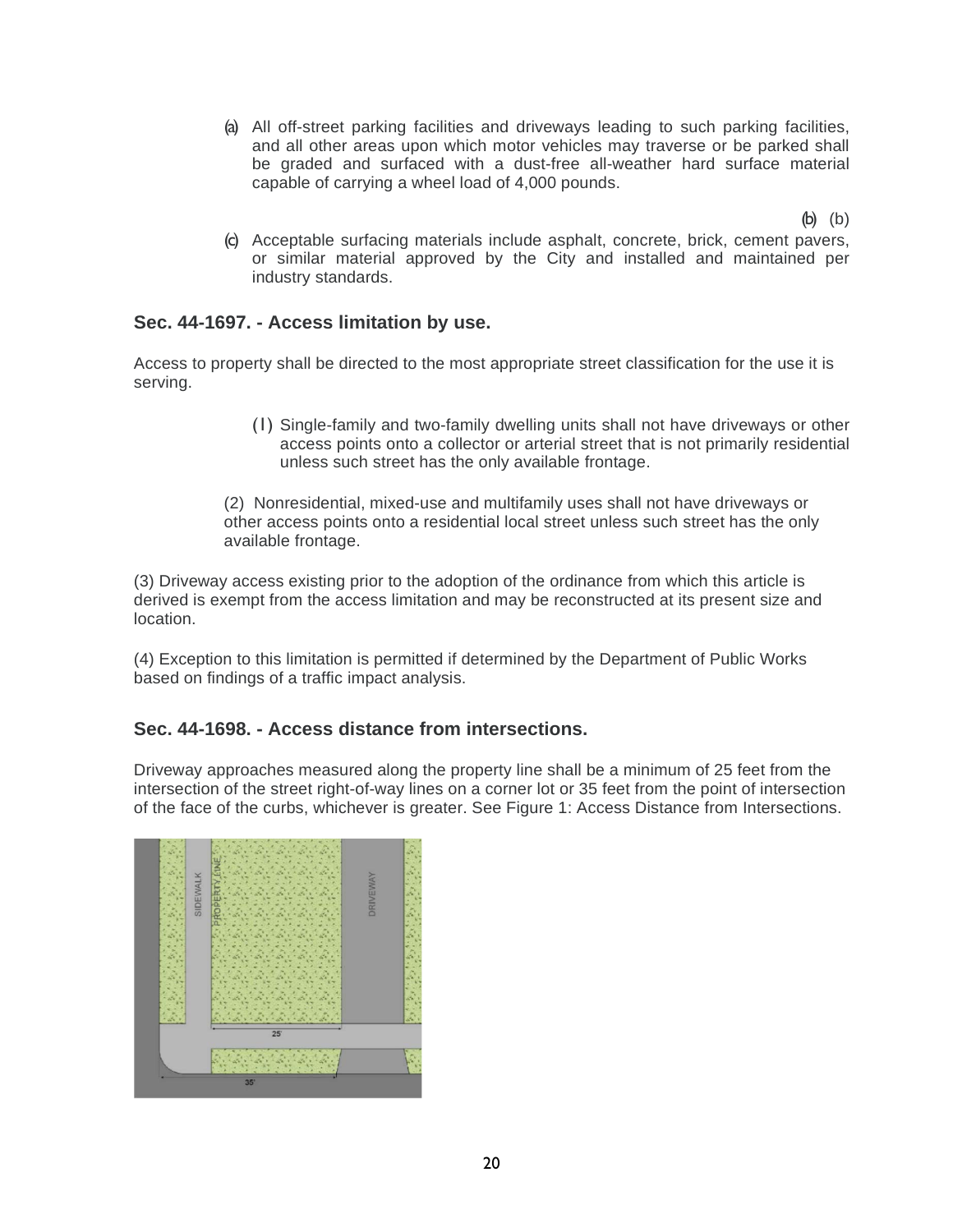## **Section. 44-1699. - Angle of intersection with right-of-way.**

All driveways and other access points shall intersect with any public right-of-way at an angle of 90 degrees wherever possible but in no case shall the angle be less than 75 degrees.

### **Section. 44-1700. - Visibility standards.**

All driveways and other access points shall comply with the visibility standards of [Section 44-](https://library.municode.com/wi/green_bay/codes/code_of_ordinances?nodeId=COOR_CH44ZO_ARTVGERE_DIV3YACO_S44-359VITRCL) [359.](https://library.municode.com/wi/green_bay/codes/code_of_ordinances?nodeId=COOR_CH44ZO_ARTVGERE_DIV3YACO_S44-359VITRCL)

*Note:* In addition to being shown and approved on the site plan, a "curb-cut permit" is also required from the Inspection Division.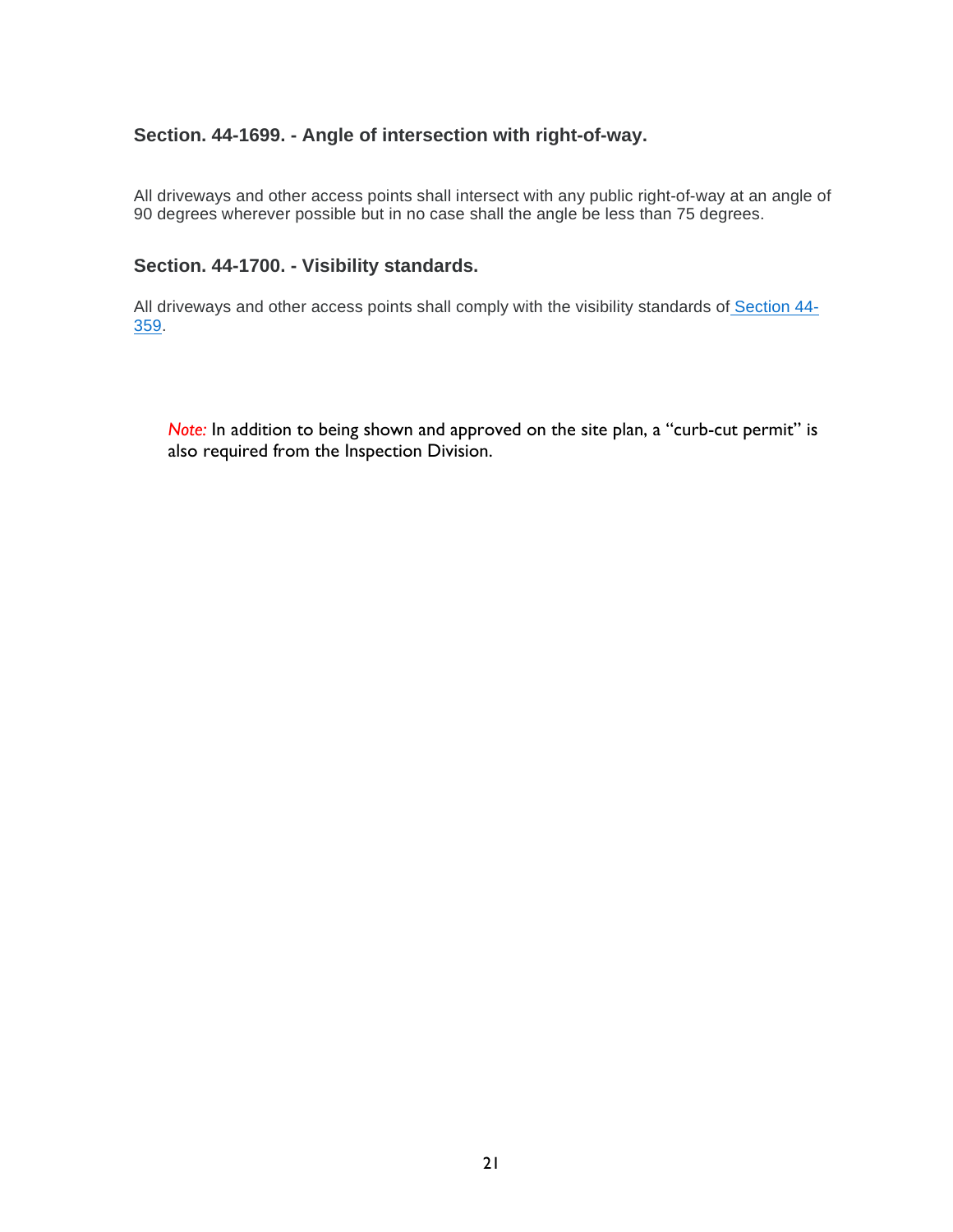### **Section 44-1726. - Minimum number of required off-street parking spaces.**

(a) Calculation. Off-street parking requirements for each land use are generally tied to capacity, net floor area, or the number of employees at the subject property during the largest work shift.

(1) The term "capacity" means the maximum number of persons that may be accommodated by the use as determined by its design or by building code regulations, whichever is greater. Both indoor and outdoor uses are included in maximum capacity.

(2) The term "employees on the largest work shift" means the maximum number of employees working at the facility during a single given day, regardless of the time period and whether any such person is a full-time versus part-time employee.

(3) The term "net floor area" shall mean the total floor area inside the building envelope on all levels of a building excluding mechanical rooms, permanent accessory storage/freezers/coolers, stairwells/elevators, uninhabitable attics or basements, underground parking and other areas deemed appropriate by the Zoning Administrator.

(4) When calculating the number of off-street parking spaces resulting in a fraction, each fraction of one-half or more shall be considered a space.

(5) Where future potential uses of a building may generate additional parking demand, the City may require a parking plan for the site showing how the anticipated parking demand will be met. The City may require the additional land area identified as anticipated parking to be placed in reserve as landscaped open space until needed.

(b) Parking spaces for uses with multiple components, such as hotels with dining and conference facilities, shall be based on the sum of the parking requirements of the separate components.

(c) Buildings built on speculation or not initially occupied (unknown use) shall be required to provide one stall per 300 square feet of net floor area.

(d) In addition to the requirements in Figure 2: Number of Off-Street Parking Spaces Required by Land Use, one parking space shall be provided for each commercial vehicle or vehicle necessary for the operation of the use that is maintained on the premises.

(e) See Figure 2: Number of Off-Street Parking Spaces Required by Land Use for a list of the number of parking spaces required by land use.

(f) Parking requirement exceptions in the Downtown Zoning District (D).

(1) Within the Downtown Zoning District (D), the minimum required parking space requirements for nonresidential uses are waived.

(2) Residential uses within the Downtown Zoning District (D) need only provide evidence of the availability of off-street public or private parking within the district in the amount of one parking space per dwelling unit.

(3) When off-street parking facilities are provided, such facilities shall meet all requirements of this chapter, except in respect to the required number of spaces.

> 23 **Figure 2. Number of Off-Street Parking Spaces Required by Land Use**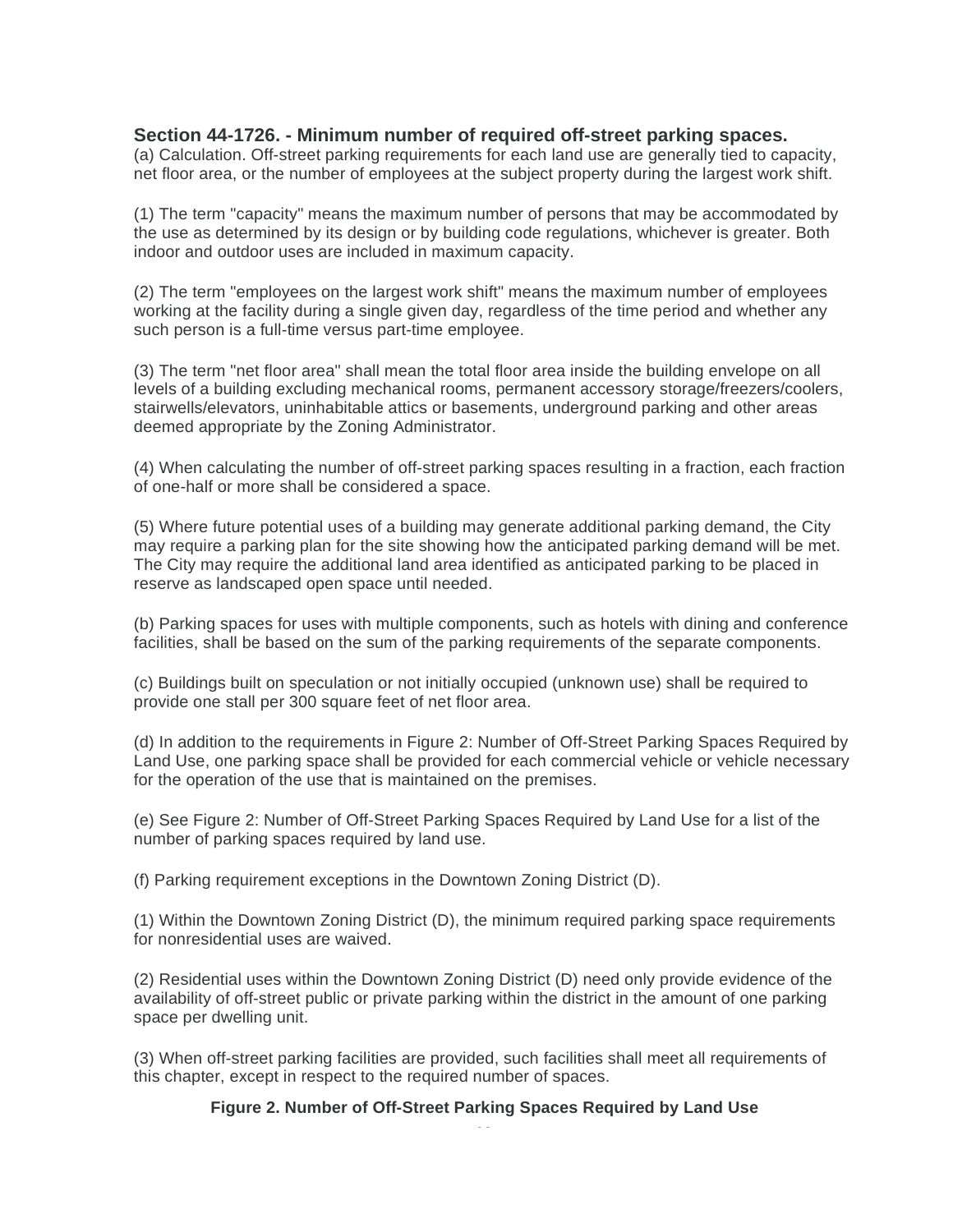| <b>EXPAND</b> |                                                                                        |                                                                                                                        |                                                                                                                                                     |  |
|---------------|----------------------------------------------------------------------------------------|------------------------------------------------------------------------------------------------------------------------|-----------------------------------------------------------------------------------------------------------------------------------------------------|--|
|               | Land-Use                                                                               | Minimum Number of<br><b>Off-Street Parking</b><br><b>Spaces Required</b>                                               | <b>Notes</b>                                                                                                                                        |  |
|               | Single- and two-family<br>dwellings, detached or<br>attached                           | 2 spaces per dwelling unit,<br>1 space per unit must be<br>an enclosed (garage)<br>space.                              | Exception for narrow lots,<br>as outlined in Section 44-<br>$1747(c)$ .                                                                             |  |
|               | Multiple-family dwelling                                                               | 1 space per dwelling unit<br>plus 1 visitor space per 4<br>units.                                                      |                                                                                                                                                     |  |
|               | Senior (elderly) housing                                                               | 1 space per dwelling unit.                                                                                             | If senior housing has the<br>potential to be converted to<br>general housing, proof of<br>ability to provide additional<br>parking may be required. |  |
|               | Carriage-house                                                                         | 1 space per dwelling unit.                                                                                             |                                                                                                                                                     |  |
| Residential   | Live-work unit and/or<br>home occupations                                              | Same as dwelling unit<br>requirement.                                                                                  | 1 space shall be accessible<br>for client parking, if<br>applicable.                                                                                |  |
|               | Manufactured and mobile<br>home                                                        | 1 per dwelling unit.                                                                                                   |                                                                                                                                                     |  |
|               | Rooming house/boarding<br>house                                                        | 2 spaces per 3 bedrooms<br>for rent plus 2 spaces per<br>3 employees on the largest<br>shift.                          |                                                                                                                                                     |  |
|               | Community living<br>arrangement                                                        | 2 space per 3 employees<br>on the largest shift plus 1<br>visitor space for every 4<br>residents based on<br>capacity. |                                                                                                                                                     |  |
|               | Dormitories, student<br>housing, fraternity or<br>sorority house,<br>convent/monastery | To be determined by<br>Zoning Administrator<br>based on parking study.                                                 | Parking study required.                                                                                                                             |  |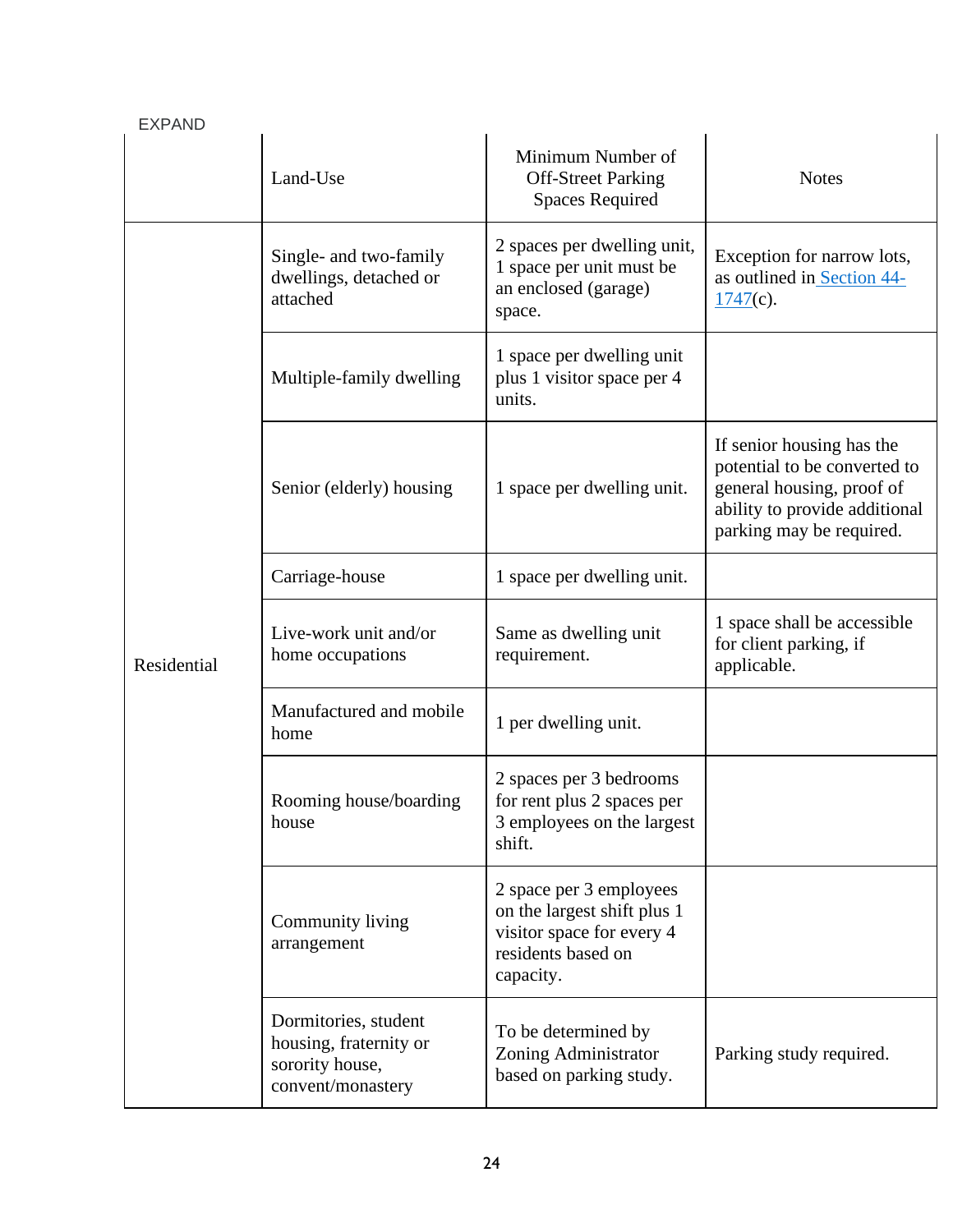|                            | Land-Use                                                                   | Minimum Number of<br><b>Off-Street Parking</b><br><b>Spaces Required</b>                                                      | <b>Notes</b>                                                                                                                                                                     |
|----------------------------|----------------------------------------------------------------------------|-------------------------------------------------------------------------------------------------------------------------------|----------------------------------------------------------------------------------------------------------------------------------------------------------------------------------|
|                            | Shelter facility, transitional<br>housing                                  | 1 space per 5 residents<br>based on capacity plus 2<br>spaces per 3 employees on<br>the largest shift.                        |                                                                                                                                                                                  |
|                            | Nursing home, assisted<br>living                                           | 1 space per 4 beds plus 3<br>spaces per 4 employees on<br>the largest shift.                                                  |                                                                                                                                                                                  |
|                            | Adult/family daycare home                                                  | Same as dwelling unit<br>requirement plus 1 drop-<br>off space.                                                               | Drop-off space may be on-<br>street adjacent to residence<br>with approval of the<br>Department of Public<br>Works.                                                              |
|                            | Group daycare center,<br>preschool                                         | 2 spaces per 3 employees<br>on the largest shift plus 1<br>space per 7 students based<br>on capacity.                         |                                                                                                                                                                                  |
| Educational                | School, grades $K-12$                                                      | 2 spaces per 3 employees<br>on the largest shift plus 1<br>space per 5 students of<br>legal driving age based on<br>capacity. | Existing schools not<br>meeting this standard may<br>be required to provide a<br>parking management plan<br>but shall not be required to<br>add the minimum number<br>of spaces. |
|                            | College or university, other<br>adult learning center                      | To be determined by<br>Zoning Administrator<br>based on parking study.                                                        | Parking study required.                                                                                                                                                          |
|                            | Trade school, arts school,<br>dance school, etc.                           | 2 spaces per 3 employees<br>on the largest shift plus 1<br>space per 5 students based<br>on capacity.                         | If students are expected to<br>drive, parking study<br>required.                                                                                                                 |
| Institutional<br>and Civic | Community center,<br>neighborhood center,<br>cultural institution, library | Parking equal to 30<br>percent of persons based<br>on design capacity.                                                        |                                                                                                                                                                                  |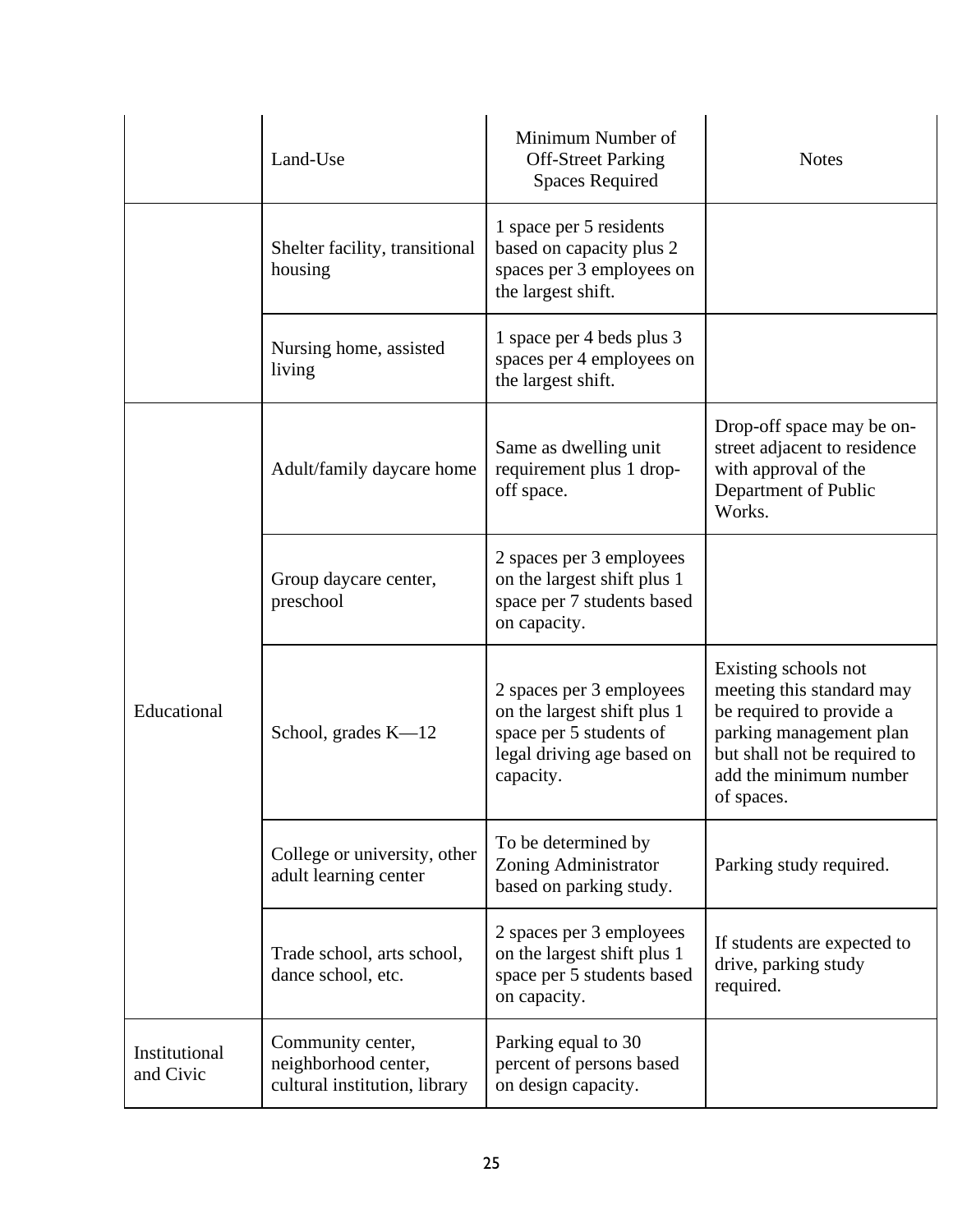|            | Land-Use                                                                               | Minimum Number of<br><b>Off-Street Parking</b><br><b>Spaces Required</b>              | <b>Notes</b>                                                                       |
|------------|----------------------------------------------------------------------------------------|---------------------------------------------------------------------------------------|------------------------------------------------------------------------------------|
|            | Cemetery                                                                               | To be determined by<br>Zoning Administrator<br>based on parking study.                | Parking study required.                                                            |
|            | Hospital                                                                               | To be determined by<br>Zoning Administrator<br>based on parking study.                | Parking study required.                                                            |
|            | Clinic or healthcare facility<br>including veterinary                                  | 1 space per 2 exam rooms<br>plus 2 spaces per 3<br>employees on the largest<br>shift. |                                                                                    |
|            | Park, playground or<br>recreational center                                             | 1 space per each 4 persons<br>of maximum design<br>capacity.                          |                                                                                    |
|            | Religious institution, place<br>of worship                                             | 1 space per each 5 persons<br>based on design capacity<br>of the main assembly area.  |                                                                                    |
|            | Offices                                                                                |                                                                                       |                                                                                    |
|            | General office,<br>government office,<br>bank/financial institution,<br>medical office | 1 space per 500 square<br>feet net floor area.                                        |                                                                                    |
| Commercial | Artist's studio                                                                        | 1 space per 500 sq. ft. net<br>floor area devoted to sales<br>or display.             |                                                                                    |
|            | Accommodation and Food Service                                                         |                                                                                       |                                                                                    |
|            | Hotel, motel and bed and<br>breakfast                                                  | 1 space per guest room<br>plus 2 spaces per 3<br>employees on the largest<br>shift.   | Additional spaces as needed<br>for conference/meeting or<br>restaurant facilities. |
|            | Restaurant (with or<br>without drive-through),                                         | 1 space per 300 sq. ft. of<br>net floor area plus 1 space                             |                                                                                    |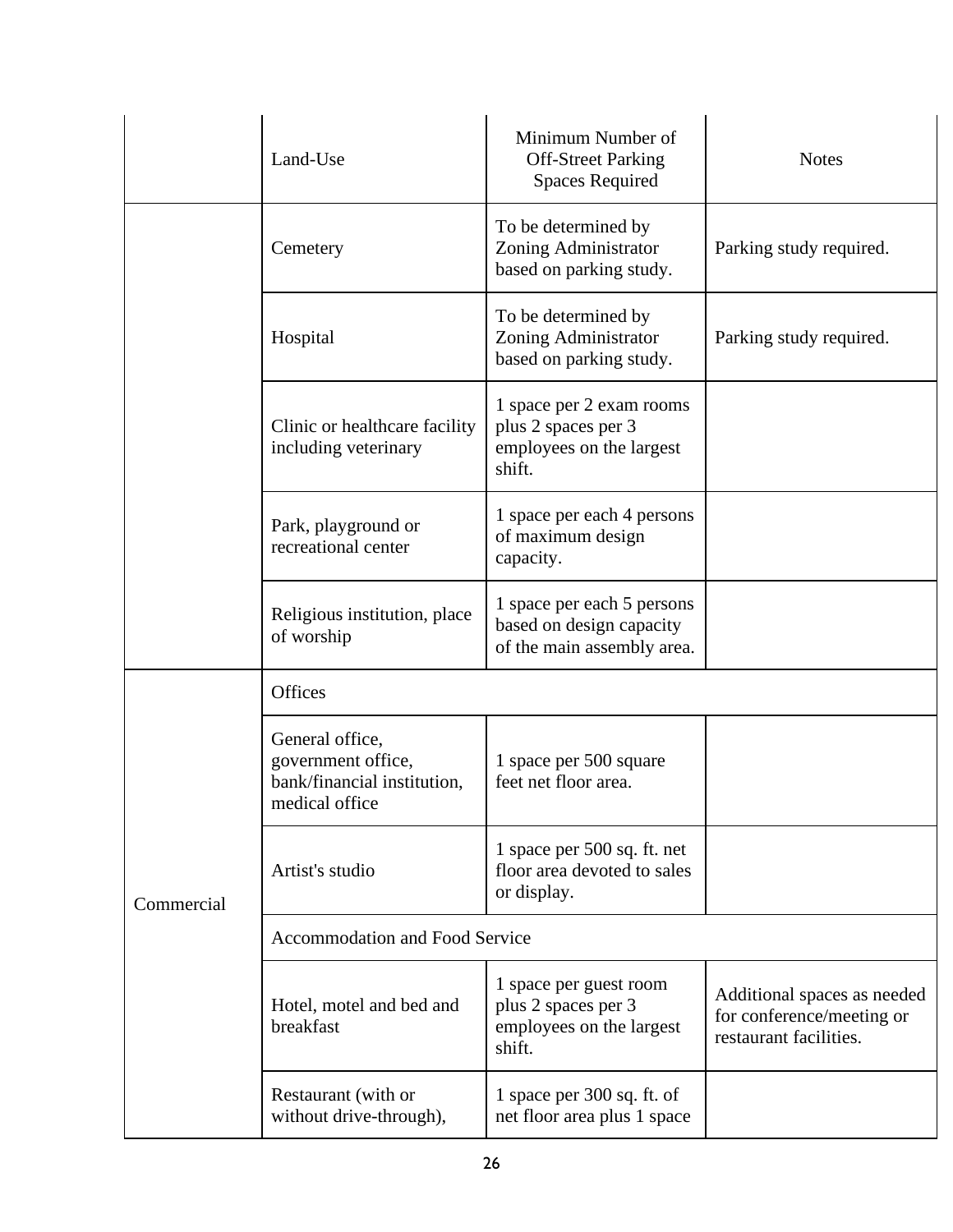|            | Land-Use                                                                        | Minimum Number of<br><b>Off-Street Parking</b><br><b>Spaces Required</b>                                                           | <b>Notes</b>                                            |  |
|------------|---------------------------------------------------------------------------------|------------------------------------------------------------------------------------------------------------------------------------|---------------------------------------------------------|--|
|            | tavern/bar, nightclub                                                           | per 500 sq. ft. exterior<br>seating area.                                                                                          |                                                         |  |
|            | <b>Service Businesses</b>                                                       |                                                                                                                                    |                                                         |  |
|            | Personal or business<br>service businesses not<br>listed below                  | 1 space per 500 sq. ft. net<br>floor area plus 1 space per<br>1,000 sq. ft. outside sales<br>or display area.                      | Includes any service uses<br>not specifically listed.   |  |
|            | Barber shop/beauty salon,<br>spa                                                | 2 spaces per 3<br>workstations plus 2 spaces<br>per 3 employees on the<br>largest shift.                                           |                                                         |  |
|            | Retail                                                                          |                                                                                                                                    |                                                         |  |
| Commercial | Funeral home                                                                    | 1 space per each 5 persons<br>based on design capacity<br>of the main assembly hall.                                               |                                                         |  |
|            | General retail sales and<br>rental                                              | 1 space per 500 sq. ft. net<br>floor area plus 1 space per<br>1,000 sq. ft. outside sales<br>or display area.                      | Includes any retail uses not<br>specifically listed.    |  |
|            | Motor vehicle rental/sales                                                      | 1 space per $500$ sq. ft. of<br>net floor area plus<br>adequate storage space for<br>vehicles<br>displayed/maintained on-<br>site. |                                                         |  |
|            | Motor vehicle repair<br>(major or minor), service<br>station, convenience store | 1 space per 500 sq. ft. of<br>net floor area used for<br>sales or customer service<br>plus 2 spaces per service<br>bay.            | Service bay shall not be<br>counted as a parking space. |  |
|            | <b>Commercial Recreation and Entertainment</b>                                  |                                                                                                                                    |                                                         |  |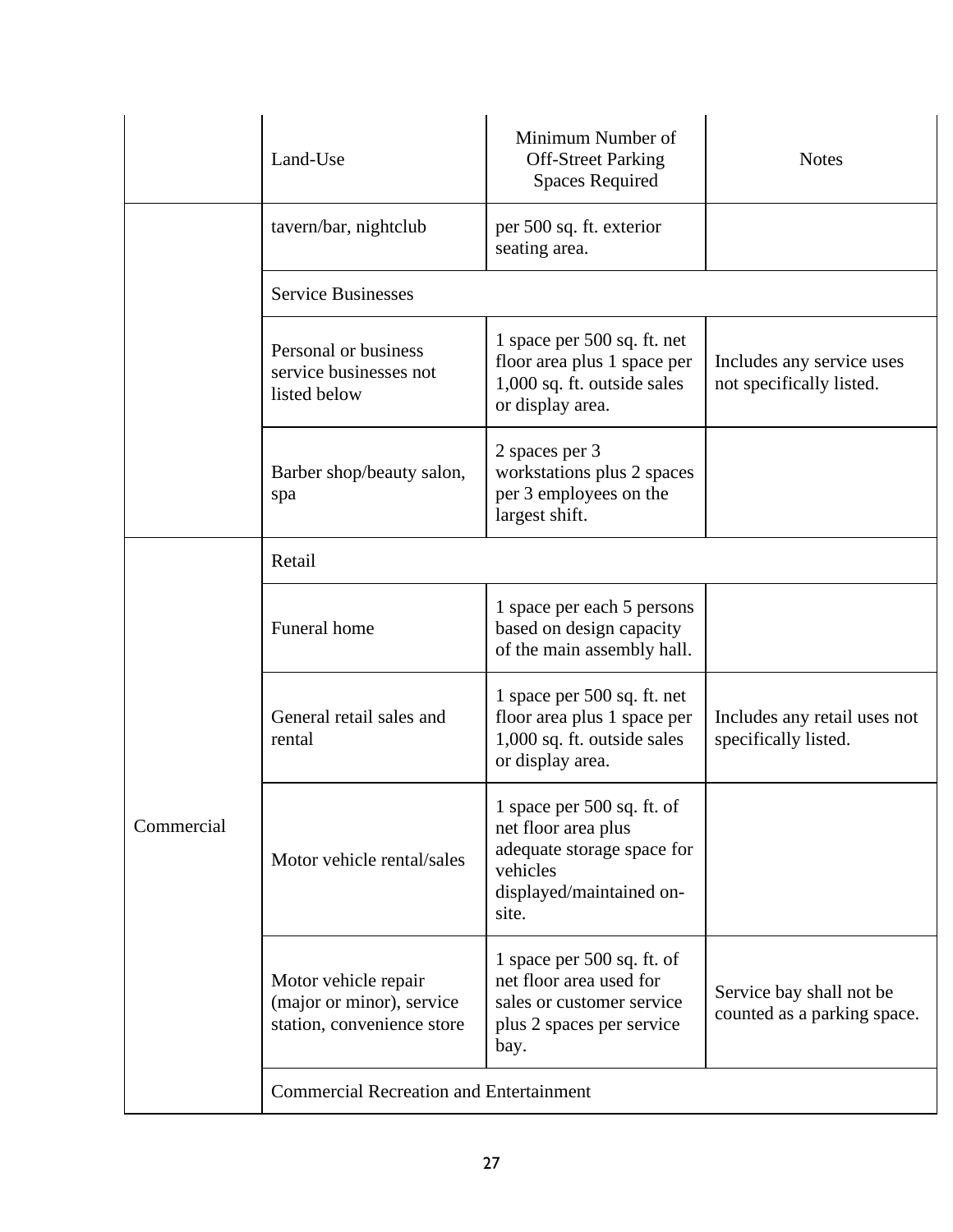|                                          | Land-Use                                                                                     | Minimum Number of<br><b>Off-Street Parking</b><br><b>Spaces Required</b>              | <b>Notes</b>                                                                                                                               |  |
|------------------------------------------|----------------------------------------------------------------------------------------------|---------------------------------------------------------------------------------------|--------------------------------------------------------------------------------------------------------------------------------------------|--|
|                                          | Auditorium, assembly hall,<br>theater, convention center,<br>and other places of<br>assembly | 1 space per each 5 persons<br>based on design capacity<br>of the main assembly area.  |                                                                                                                                            |  |
|                                          | Indoor recreation facilities,<br>health clubs, fitness<br>centers, adult<br>entertainment    | 1 space per 500 sq. ft. net<br>floor area.                                            |                                                                                                                                            |  |
|                                          | Outdoor recreation facility                                                                  | To be determined by<br>Zoning Administrator<br>based on parking study.                | Parking study required.                                                                                                                    |  |
|                                          | Marina                                                                                       | 2 spaces per 3 slips.                                                                 | Additional spaces as needed<br>for accessory uses such as<br>boat sale/rental/service,<br>retail, recreation and<br>restaurant facilities. |  |
|                                          | Boat landing                                                                                 | 4 spaces per launch.                                                                  | Spaces associate with<br>launches shall be double<br>depth to accommodate<br>vehicles with trailers.                                       |  |
|                                          | Golf course, bowling alley<br>or similar use                                                 | 2 spaces per hole, lane or<br>similar recreation station.                             | Additional spaces for<br>accessory uses such as<br>retail, tavern/bar and<br>restaurant facilities.                                        |  |
|                                          | Campground                                                                                   | 2 spaces per 3 camp site<br>plus 2 spaces per 3<br>employees on the largest<br>shift. | Additional spaces for<br>accessory uses such as<br>retail, tavern/bar and<br>restaurant facilities.                                        |  |
| Industrial,<br>Production and<br>Storage | Agriculture                                                                                  | 2 spaces per 3 employees<br>on the largest shift.                                     | Additional spaces for<br>accessory uses such as on-<br>site retail.                                                                        |  |
|                                          | Industrial uses, including<br>limited production and                                         | 2 spaces per 3 employees<br>on the largest shift.                                     | Customer/visitor parking<br>may also be required based                                                                                     |  |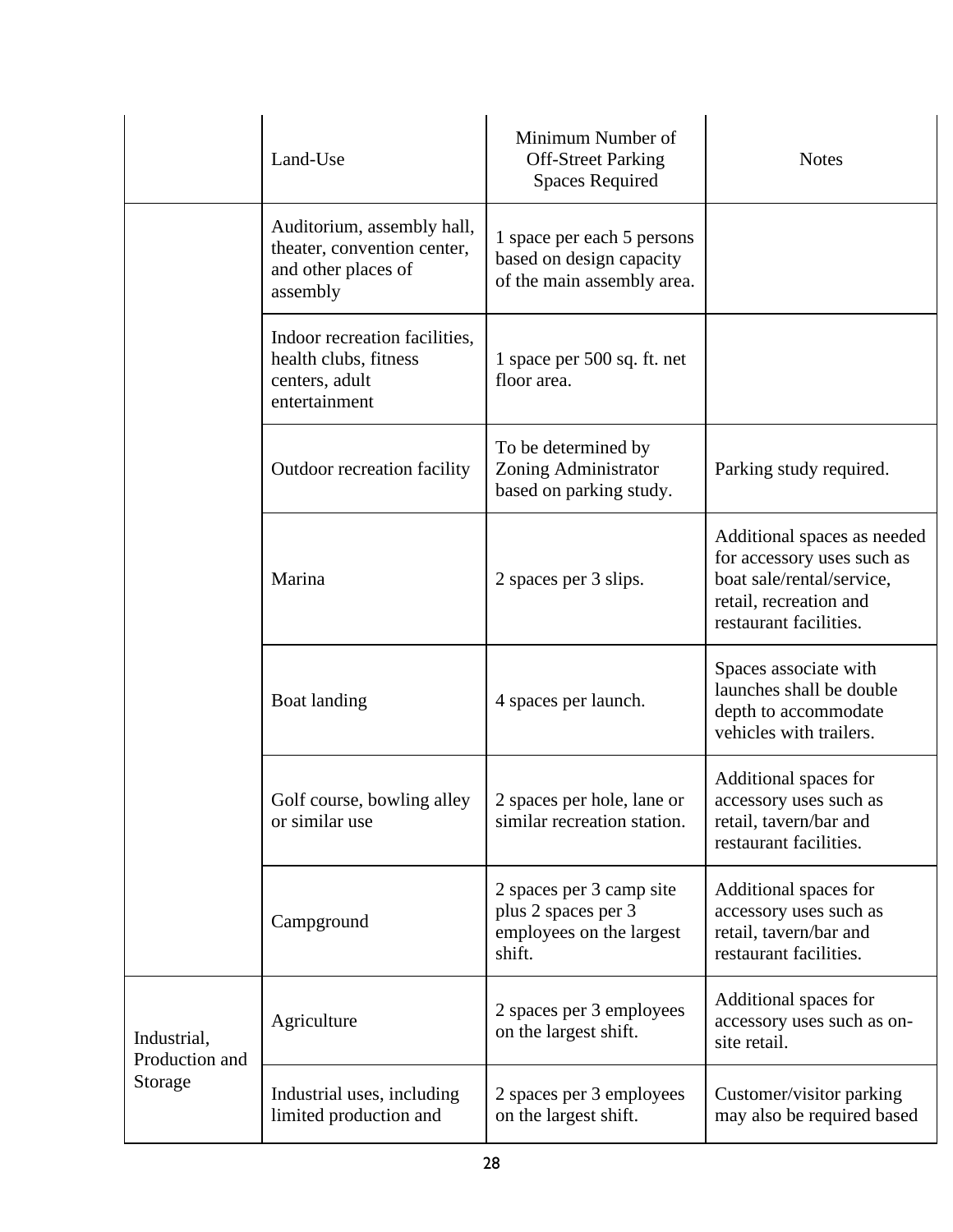|                | Land-Use                                                                                                                                                                 | Minimum Number of<br><b>Off-Street Parking</b><br><b>Spaces Required</b>                                                       | <b>Notes</b>                                                            |
|----------------|--------------------------------------------------------------------------------------------------------------------------------------------------------------------------|--------------------------------------------------------------------------------------------------------------------------------|-------------------------------------------------------------------------|
|                | processing, light industrial,<br>general industrial, heavy<br>industrial, and other<br>industrial uses not<br>specified below                                            |                                                                                                                                | on office use.                                                          |
|                | Contractor office and<br>showroom                                                                                                                                        | 1 space per 500 square<br>feet net floor area.                                                                                 |                                                                         |
|                | Self-service storage facility                                                                                                                                            | 1 space per 500 sq. ft. net<br>floor area of office or<br>sales area plus 1 space per<br>10 individual storage<br>units.       |                                                                         |
|                | Wholesaling, warehousing,<br>and distribution                                                                                                                            | 1 space per 500 sq. ft. net<br>floor area of office or<br>sales area plus 2 spaces<br>per 3 employees on the<br>largest shift. |                                                                         |
|                | Other industrial activities<br>that are conducted largely<br>out-of-doors, including<br>concrete, asphalt, and rock<br>crushing facility, scrap<br>yard, recycling, etc. | 2 spaces per 3 employees<br>on the largest shift.                                                                              |                                                                         |
| Transportation | Ground transportation<br>service                                                                                                                                         | To be determined by<br>Zoning Administrator<br>based on parking study.                                                         | Parking study required.                                                 |
|                | Freight terminal- motor,<br>rail or ship                                                                                                                                 | 3 spaces per 4 employees<br>on the largest shift.                                                                              |                                                                         |
|                | Package delivery service                                                                                                                                                 | 2 spaces per 3 employees<br>on the largest shift.                                                                              | Additional parking may be<br>required for delivery service<br>vehicles. |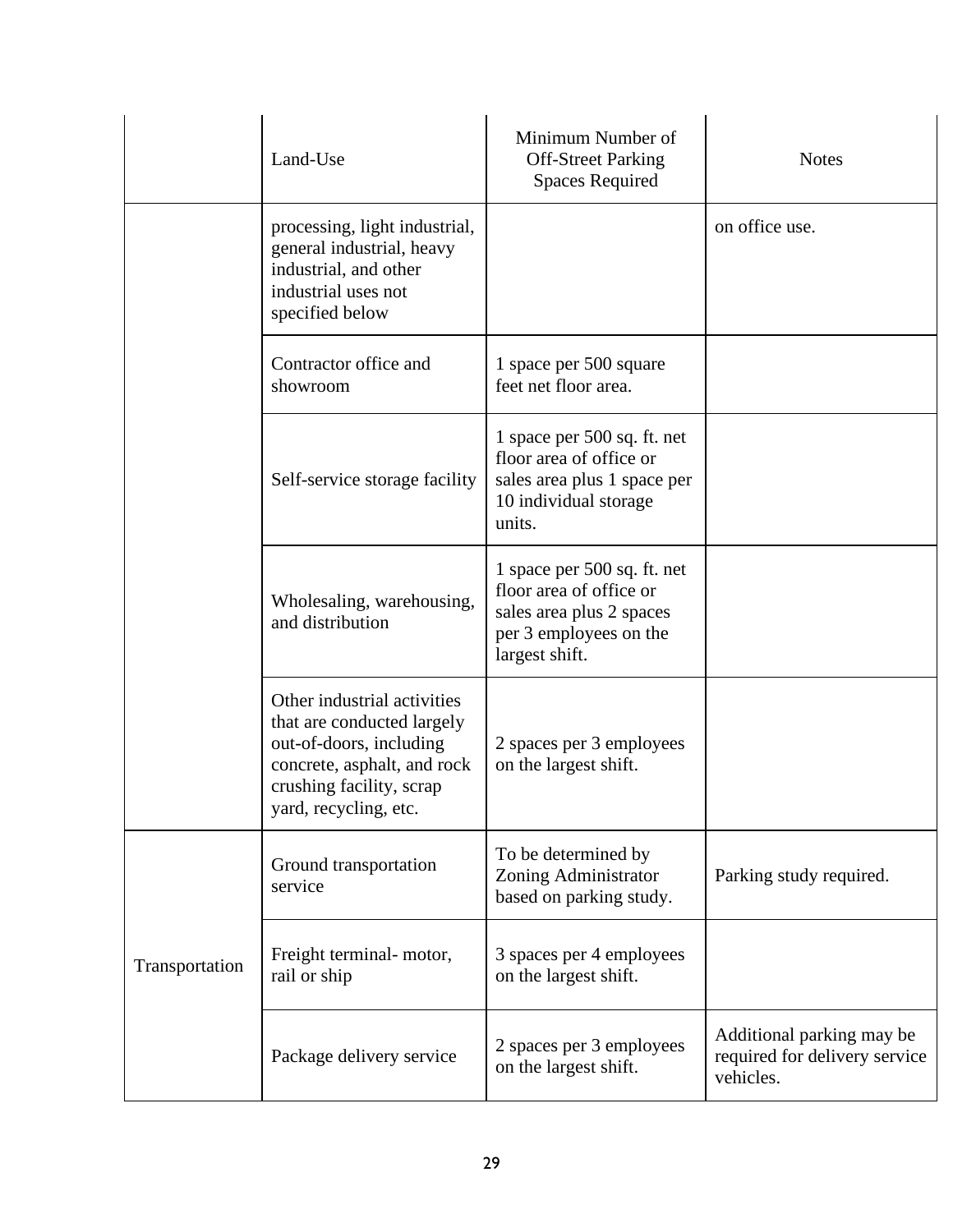|                                      | Land-Use                                                                       | Minimum Number of<br><b>Off-Street Parking</b><br><b>Spaces Required</b> | <b>Notes</b>                                                     |
|--------------------------------------|--------------------------------------------------------------------------------|--------------------------------------------------------------------------|------------------------------------------------------------------|
|                                      | Airport                                                                        | To be determined by<br>Zoning Administrator<br>based on parking study.   | Parking study required.                                          |
| <b>Public Service</b><br>and Utility | Government or public<br>utility uses and buildings,<br>public safety buildings | To be determined by<br>Zoning Administrator.                             | Based on type of use<br>(offices, storage,<br>production, etc.). |
|                                      | <b>Communication facilities</b>                                                | As approved by CUP.                                                      |                                                                  |
|                                      | Yard waste site                                                                | As approved by CUP.                                                      |                                                                  |

(g) Limit on the number of off-street parking spaces provided. No site plan may be approved for a multiple-family or nonresidential use which contains more than two times the development's minimum number of required parking spaces, except as granted through a conditional use permit. Parking facilities containing 20 stalls or less are exempt from this regulation. The following criteria shall be reviewed in considering a conditional use permit request:

(1) The proposed development has unique or unusual characteristics (such as high sales volume or low parking turnover) which creates a parking demand that exceeds the maximum ratio and does not typically apply to comparable uses.

(2) The lot is designed to allow for more intensive future site development that will create and utilize the additional parking demand.

(3) The need for additional parking cannot be reasonably met through provision of shared parking with nearby uses.

(h) Parking studies. Where a parking study is required, the study shall be performed by a qualified transportation engineer or transportation planner. The study shall contain information on the anticipated number of employees, customers, visitors, clients, shifts, events, or deliveries to the use, and may refer to other studies or similar situations elsewhere.

#### **Section 44-1797. - Shared parking facilities.**

(a) Joint parking facilities which provide required parking for two or more uses are allowed a reduction in required number of parking spaces as specified below. Up to a 15 percent reduction in the number of required parking spaces for four or more separate uses, ten percent for three separate uses, and five percent for two separate uses may be utilized for a collective parking facility.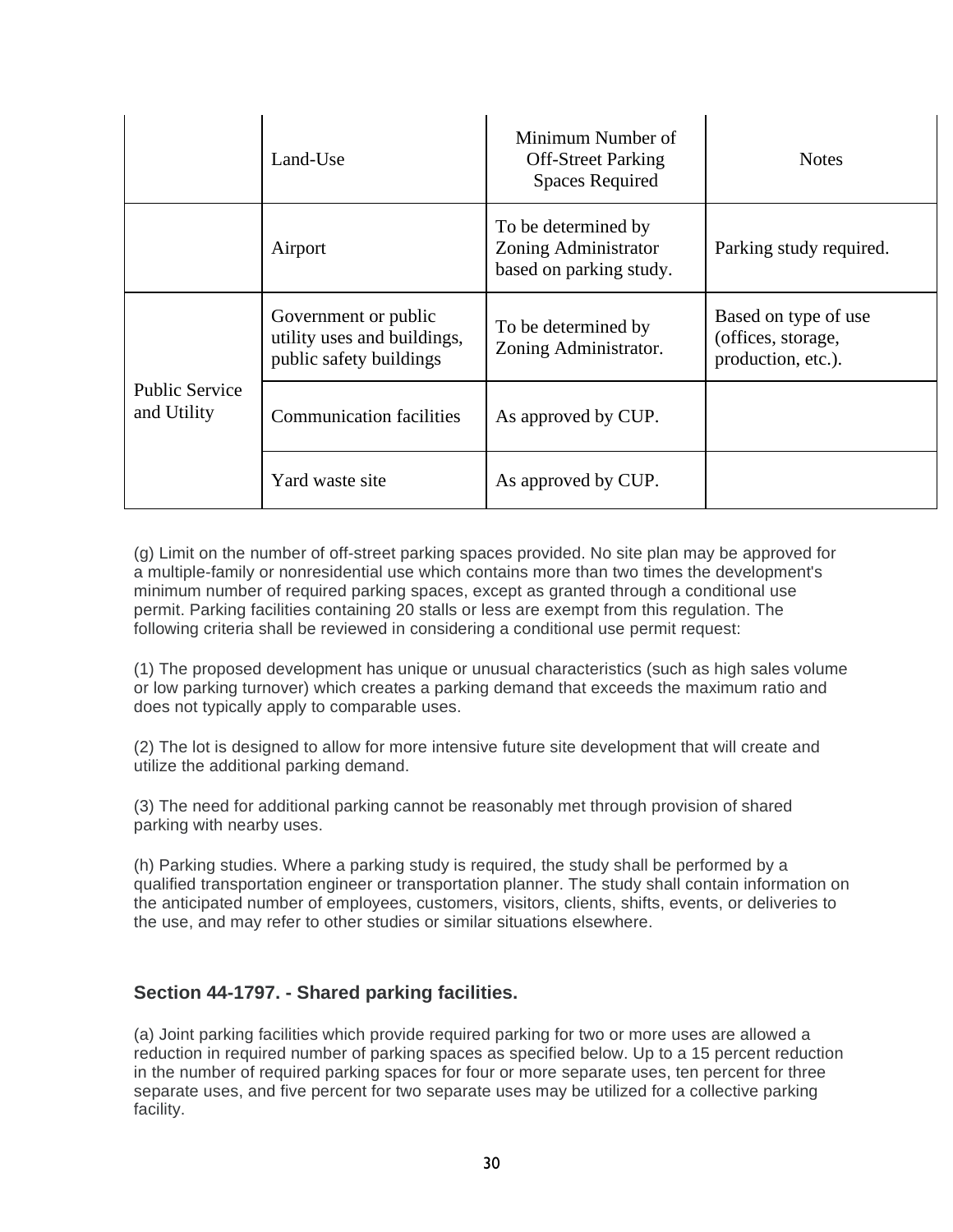(b) Day-night use parking facility. Shared day-night use parking facilities may provide a reduction in required number of parking spaces as specified below:

(1) Up to 70 percent of the parking facilities of nighttime/Sunday uses may be supplied by offstreet parking facilities of daytime uses. Up to 70 percent of the parking facilities of daytime uses may be supplied by the off-street parking facilities of nighttime/Sunday uses.

(2) Daytime uses. For the purpose of this section, the following uses are considered as primarily daytime uses: banks, offices, certain retail stores and personal service shops, service and repair shops, wholesale, and similar uses as determined by the Zoning Administrator.

(3) Nighttime and Sunday uses. For the purpose of this section, the following uses are considered as primarily nighttime and weekend uses: theater, bowling alley, tavern/nightclub, auditorium incidental to a public or parochial schools, churches, and similar uses as determined by the Zoning Administrator.

(4) The applicant shall show that there is no substantial conflict in the principal operating hours of the buildings or uses for which shared parking is proposed.

(5) The use for which application is being made for shared parking shall be located within 1,000 feet of the use providing the parking facilities.

(c) A legally binding instrument, executed by the parties concerned, for joint use of off-street parking facilities shall be approved by the City Attorney and filed with the City within 60 days after City approval of the joint parking use. Said agreement shall cover a period of no less than 20 years. Shared use parking privileges shall continue in effect only so long as such an instrument remains in effect, and if such instrument becomes legally ineffective, parking shall be provided as otherwise required in this article.

#### **Section 44-1798. - Valet parking.**

(a) Up to 50 percent of the off-street parking for restaurants, hotels, theaters, and similar uses may be fulfilled by maintaining a valet parking service for customers.

(b) The valet service shall provide service to and from the main entrance with a passenger loading area, as approved by the Department of Public Works.

(c) The parking area shall be located no farther than 1,000 feet from the main entrance.

#### **Section 44-1819. - Pedestrian and bicycle access.**

(a)*Quantity.* For all multifamily, commercial, institutional, and industrial uses, a minimum of one pedestrian/bicycle access way is required to at least one street frontage.

(b)*Off-site connections.* Pedestrian/bicycle access shall include appropriate connections to existing and planned public pedestrian and bicycle facilities. If none exist, the connection is unnecessary; however, the site plan must depict a location such access can be installed should public pedestrian and bicycle facilities be installed in the right-of-way in the future.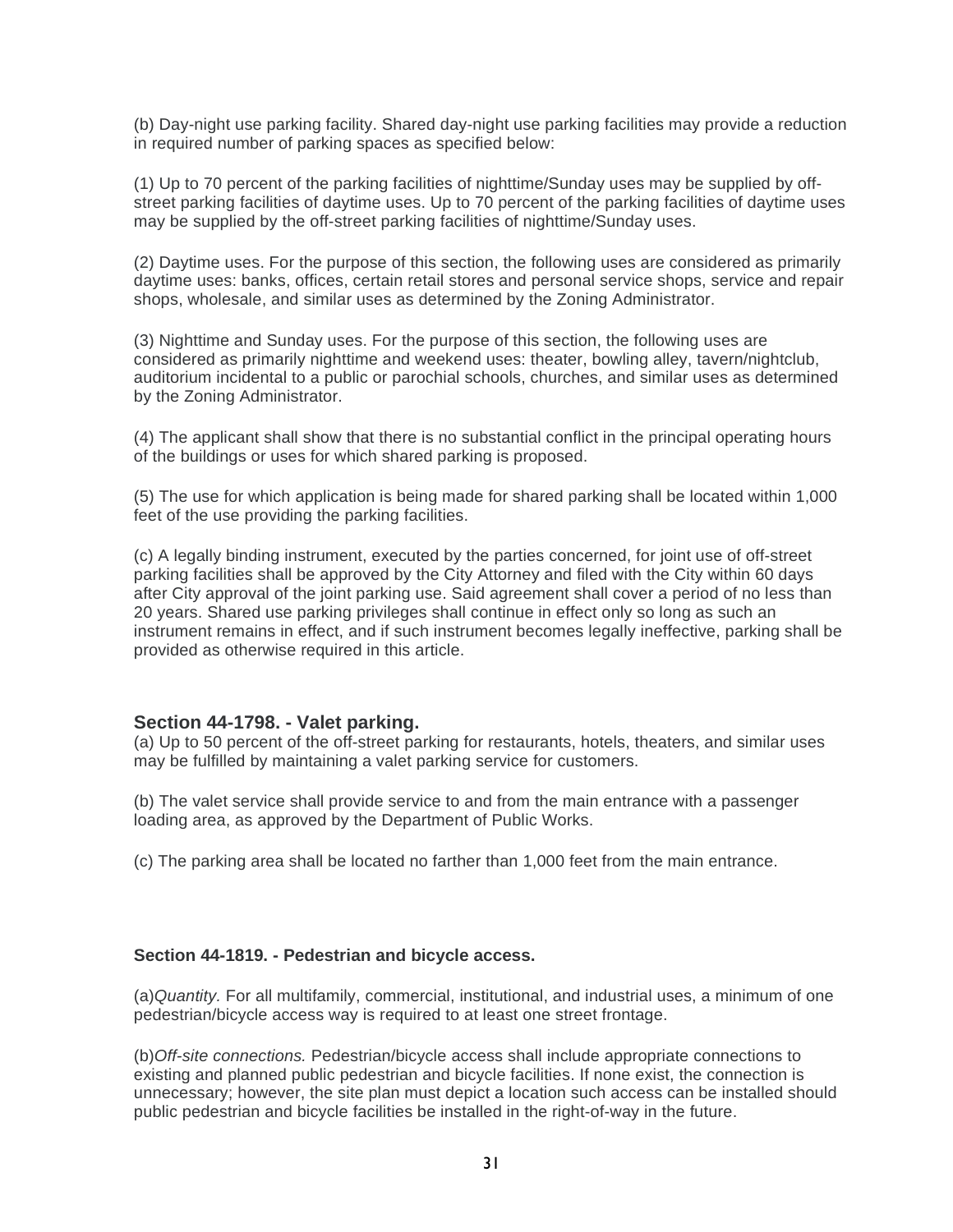(c)*On-site connections.* The entire development shall provide walkways for full and safe pedestrian and bicycle circulation within the development.

(1)Walkways shall provide pedestrian access through or around off-street parking areas from public walks and/or bicycle facilities to building entries which directly and continuously connect areas of pedestrian origin and destination.

(2) Design requirements.

a. Walkways shall have an acceptable dust-free surface not less than five feet in width, be separate from the parking lot drive aisle and delineated with pavement markings or alternate paving materials.

b. The entirety of the on-site pedestrian walkway system shall be consistent with the Americans with Disabilities Act.

c. The material and layout of the pedestrian walkway shall be continuous as the pedestrian access crosses a driveway or internal drive.

#### **Section 44-1820. - Bicycle parking standards for multiple-family and nonresidential uses.**

(a) *Required provision of bicycle parking areas.*

(1) For all multifamily, commercial, institutional, and industrial uses, a minimum of four bicycle spaces shall be provided if off-street parking for vehicles is provided.

(2) For parking lots containing more than 40 automobile parking spaces, off-street bicycle parking spaces shall be provided equal to five percent of the automobile parking space requirement, or 20 bicycle parking spaces, whichever is less.

(3)A nonresidential use's automobile parking requirement may be reduced by providing additional bicycle parking. After the bicycle parking requirement has been met, a minimum of four bicycle parking spaces may be provided in lieu of one required automobile parking space, with a maximum reduction of up to five automobile parking spaces.

(b)*Specifications for bicycle parking spaces.*

(1) All bicycle parking provided shall be on a hard-surfaced area and be set back from walls and other objects so as to be functional. Freestanding bicycle parking racks shall be securely fastened to the ground.

(2) Bicycle parking spaces and racks shall be located in a convenient and visible area no farther from the principal entrance to the building served than the closest automobile parking space. With the permission of the Department of Public Works, bicycle parking may be located in the public right-of-way.

(3) Bicycle parking spaces shall be installed in conformance with setback requirements applicable to automobile parking lots. The placement of the racks shall not conflict with pedestrians and motorized traffic movements.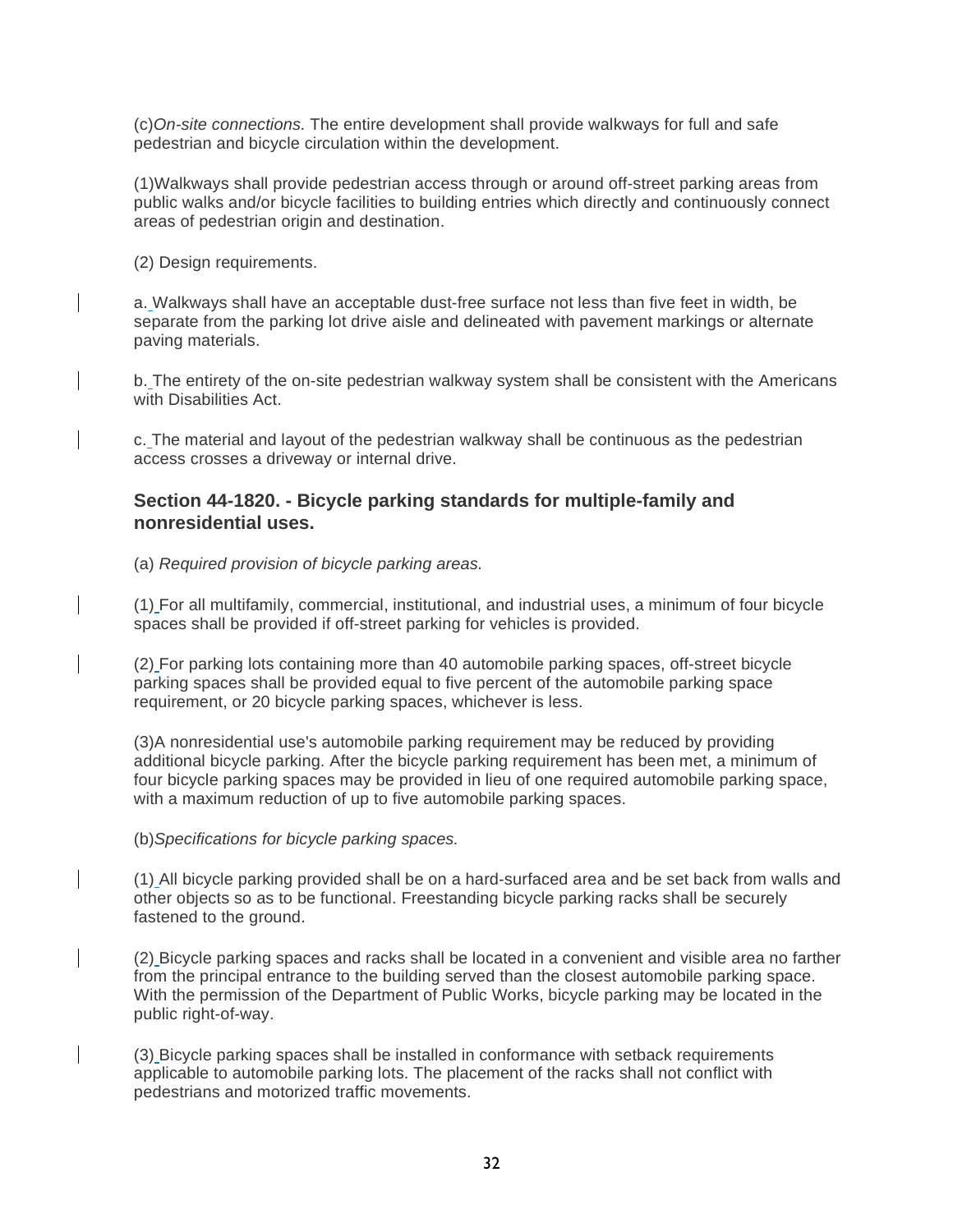(4)Covered spaces. If accessory automobile parking spaces are covered, bicycle parking spaces shall also be covered.

# **Section 44-1799. - Employee off-site parking.**

(a)Retail, service businesses, large employers, major institutions and similar uses are encouraged to provide designated employee parking.

(b) If a shuttle service is provided, such parking may be off-site in a remote location.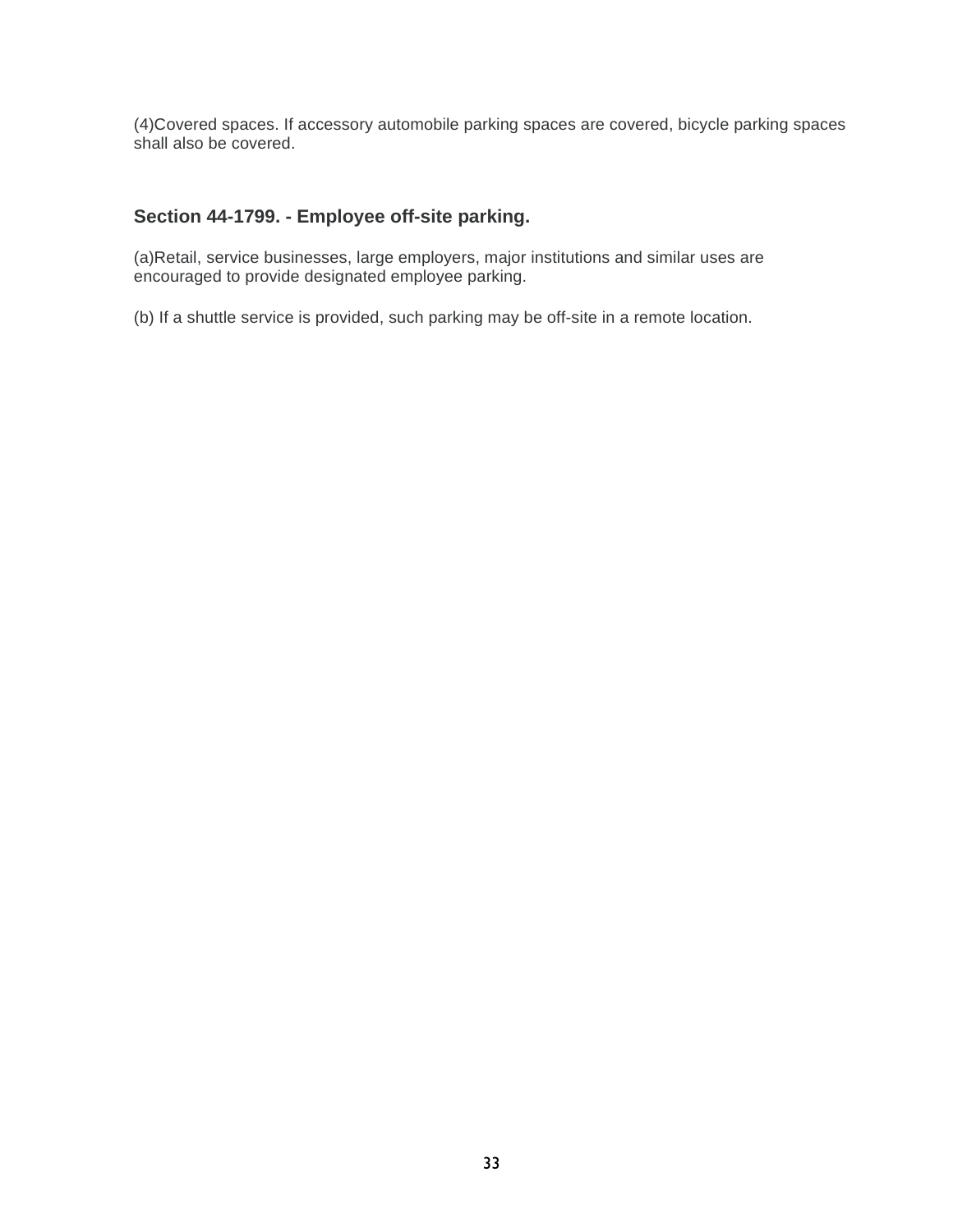## **WISCONSIN HANDICAPPED PARKING REQUIRMENTS**

#### **IBC 1106 Parking and passenger loading facilities.**

- (1) Required. Where parking is provided, accessible parking spaces complying with ICC/ANSI A117.1 shall be provided in compliance with IBC 1106 except as required by subs. (2) and (3).
- (2) Groups R-2 and R-3. Two percent, but not less than one, of each type of parking space provided for occupancies in Group R-2 and R-3, which are required to have Type A or Type B dwelling or sleeping units, shall be accessible. Where parking is provided within or beneath a building, accessible parking spaces shall also be provided within or beneath the building.
- (3) Rehabilitation facilities and outpatient physical therapy facilities. Twenty percent of patient and visitor parking spaces provided at rehabilitation facilities and outpatient physical therapy facilities shall be accessible.
- (4) Van spaces. For every eight or fraction of eight accessible parking spaces, at least one shall be a van-accessible parking space.
- (5) Location.
	- (a) General. Except as specified in par. (b), accessible parking spaces shall be located on the shortest accessible route of travel from adjacent parking to an accessible building entrance. In parking facilities that do not serve a particular building, accessible parking spaces shall be located on the shortest route to an accessible pedestrian entrance to the parking facility. Where buildings have multiple accessible entrances with adjacent parking, accessible parking spaces shall be dispersed and located near the accessible entrances.
	- (b) Exception. In multilevel parking structures, van-accessible parking spaces are permitted on one level.
- (6) Passenger loading zones. Passenger loading zones shall be designed and constructed in accordance with ICC/ANSI A117.1.

(a) Medical facilities. A passenger loading zone shall be provided at an accessible entrance to licensed medical and long-term care facilities where people receive physical or medical treatment or care and where the period of stay exceeds 24 hours.

(b) Valet parking. A passenger loading zone shall be provided at valet parking services.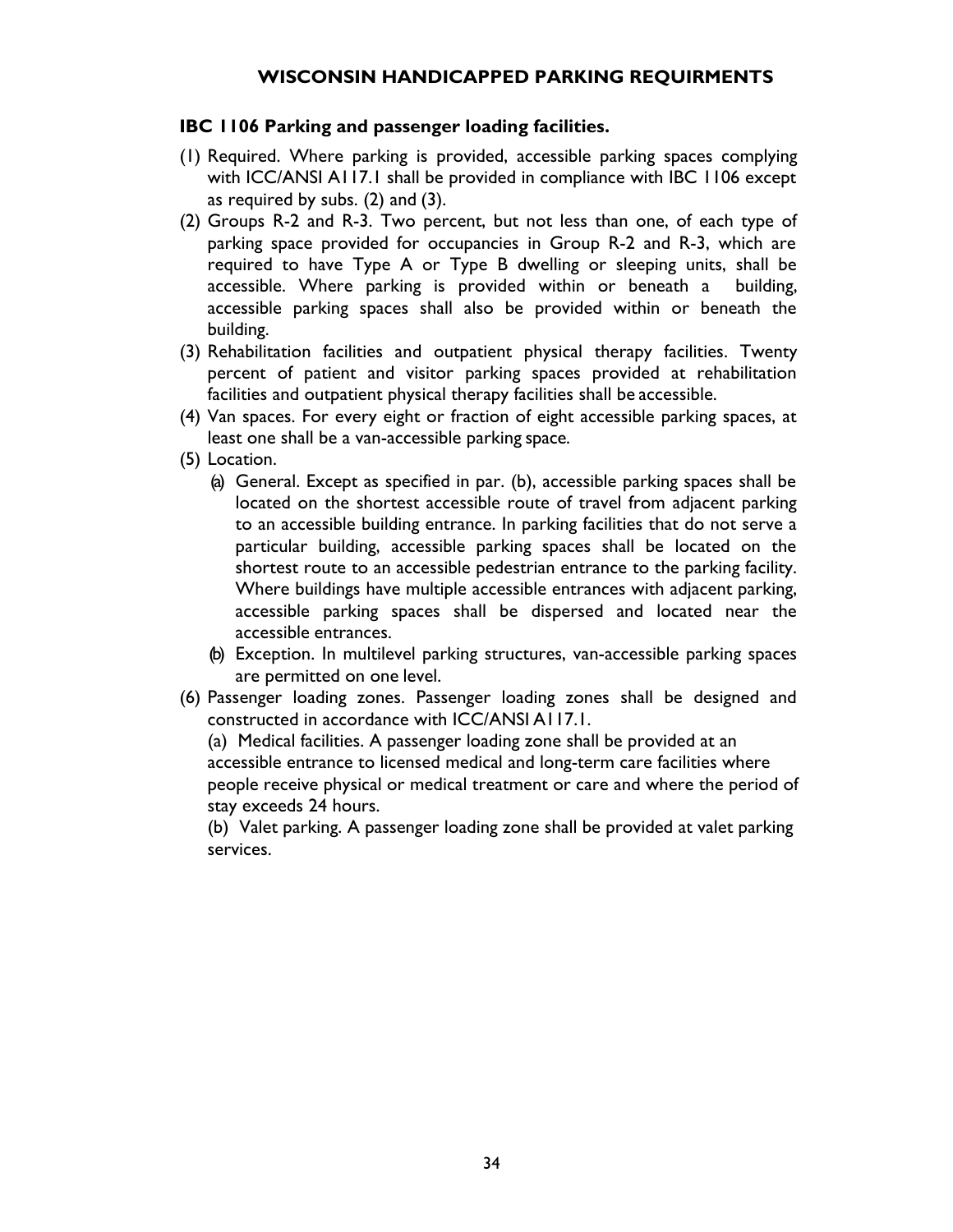| <b>TOTAL PARKING</b><br><b>SPACES PROVIDED</b> | <b>REQUIRED MINIMUM NUMBER</b><br>OF ACCESSIBLE PARKING SPACES |  |
|------------------------------------------------|----------------------------------------------------------------|--|
| $1$ to 25                                      |                                                                |  |
| 26 to 50                                       | $\overline{2}$                                                 |  |
| 51 to 75                                       | 3                                                              |  |
| 76 to 100                                      | 4                                                              |  |
| 101 to 150                                     | 5                                                              |  |
| 151 to 200                                     | 6                                                              |  |
| 201 to 300                                     | 7                                                              |  |
| 301 to 400                                     | 8                                                              |  |
| 401 to 500                                     | 9                                                              |  |
| 501 to 1,000                                   | 2% of total                                                    |  |
| More than 1,000                                | 20 plus I for each 100 over 1,000                              |  |

#### **TABLE IBC 1106 ACCESSIBLE PARKING SPACES**

# **PARKING STALL DIMENSIONS FOR VARIOUS PARKING ANGLES 9 X 18.5 FOOT STALLS**

| Angle<br>(A) | Width<br>(B) * | Curb<br>Length $(C)$ | <b>Stall Depth</b><br>(D) ** | <b>I-Way Aisle</b><br>Width (E) | 2-Way Aisle<br>Width (E) |
|--------------|----------------|----------------------|------------------------------|---------------------------------|--------------------------|
| (Parallel)   | q,             | 22                   | 8'6''                        | l 4'                            | າາ'                      |
| 45           | Q'             | ∣ ?'                 | 18'9''                       | $\mathbf{14}^{\prime}$          | つつ'                      |
| 60           | Q'             | 9'10''               | 19'10''                      | ۱8'                             | 77'                      |
| 90           | Q'             | 8'6''                | 18'                          | 20'                             | າາ'                      |

\* Subcompact spaces may account for up to 20 percent of the total parking area required. They may be reduced in size to a width of 8' and a stall depth of 12 percent less than (D) above and must be grouped and signed appropriately

\*\* Parking spaces that use an appropriately sized curb overhang over a landscaped island or buffer may be reduced in depth by 1'6". A concrete curb or other means shall be provided to prevent parked vehicles from damaging plant materials.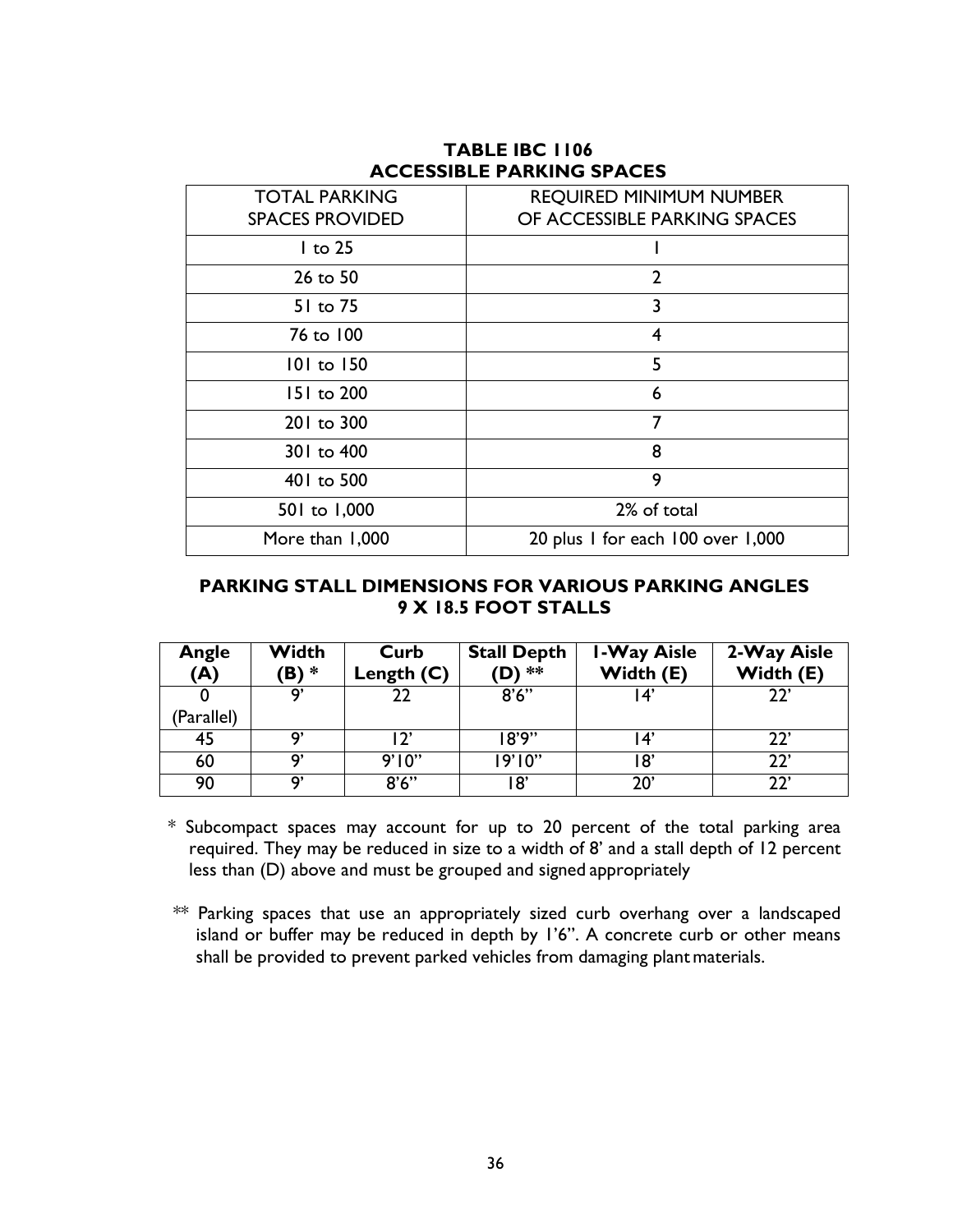**Minimum parking dimensions diagram**